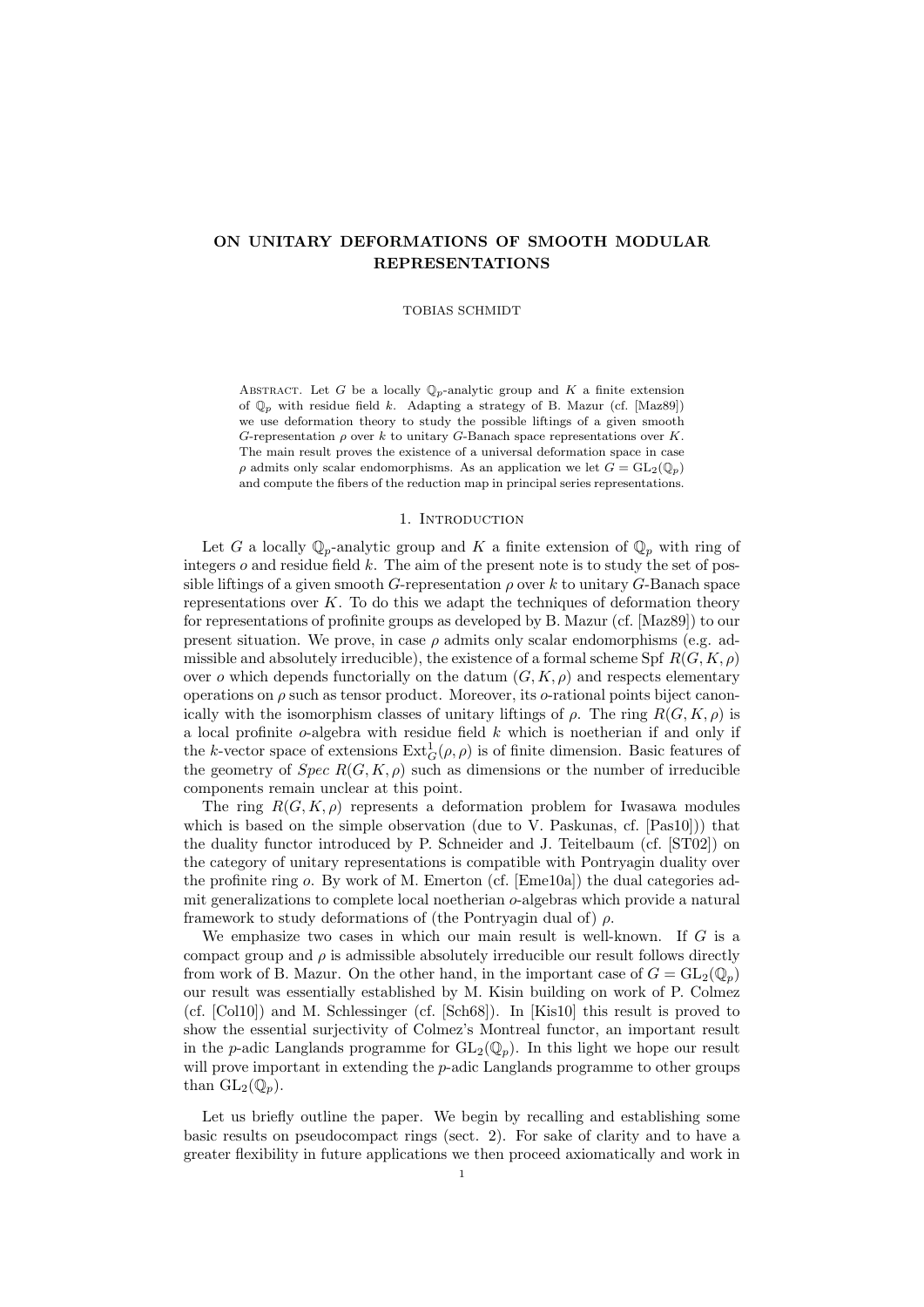a quite general setting as follows. Let  $k$  be a field (finite or not) of characteristic  $p > 0$  and  $\rho$  be a smooth G-representation over k. Let o be an arbitrary complete local noetherian ring with residue field k. We introduce a category  $\ddot{C}$  of coefficient rings consisting of commutative local pseudocompact  $o$ -algebras  $A$  such that the structure map  $o \rightarrow A$  gives an isomorphism on residue fields. Analogous to work of M. Emerton (loc.cit.) we introduce a suitable category of Iwasawa modules over such an A and study its basic properties (sect. 3). By results of A. Brumer (cf. [Bru66]) this category depends "naturally" on A which results in a deformation functor  $D_{\rho}$  for  $\rho$ . It is straightforward (sect. 3) to prove the representability of  $D_{\rho}$  for characters  $\rho$  and to explain the notion of deformation conditions in our setting. Section 4 contains the proof of the representability of  $D_{\rho}$  in case  $\rho$  has only scalar endomorphisms and k is finite and establishes the  $Ext<sup>1</sup>$ -criterion. We remark straightaway that Schlessinger theory (loc.cit.) is not applicable in our situation since we refrain from any finiteness assumption on the tangent space of  $D<sub>o</sub>$ . Instead, we proceed directly from A. Grothendieck's fundamental representability theorem (cf. [Gro]) using ideas of M. Dickinson (cf. [Gou01], Appendix 1). In section 5 we show the usual functorial properties of the universal deformation ring. This is almost a formality.

In the final section we turn to Banach space representations and specialize the deformation theory to the situation where  $o$  is given as ring of integers in  $K$ . This yields the relation between unitary lifts of  $\rho$  and rational points of Spf  $R(G, K, \rho)$ . We illustrate this method with an application to the group  $G = GL_2(\mathbb{Q}_p)$  and compute the set of unitary deformations in case  $\rho$  equals a principal series representation. This heavily builds upon results of M. Emerton concerning his functor of 'ordinary parts' ( [Eme10b]). We also remark that the structure of such principal series representations  $\rho$  over k has been made explicit by the work of Barthel/Livné ( [BL94]).

Acknowledgements. The author would like to thank the Arbeitsgruppe of Peter Schneider at Münster University whose Oberseminar in the winter term  $2005/06$ provided a motivating opportunity for the author to learn about deformation theory and its applications to group representations. He would also like to thank Matthew Emerton for an interesting conversation on this work.

## 2. Pseudocompact rings

For any unital ring A we let  $\mathfrak{M}(A)$  be the abelian category of left unital Amodules. If A is left noetherian then the finitely generated left A-modules form a full subcategory  $\mathfrak{M}_{fq}(A)$  of  $\mathfrak{M}(A)$ . A left and right noetherian ring will be called noetherian.

A left pseudocompact ring is a complete Hausdorff topological unital ring A which admits a system of open neighbourhoods of zero consisting of left ideals **a** such that  $A/\mathfrak{a}$  has finite length as a left A-module (cf. [Gab70]). In particular, A equals the topological inverse limit of the artinian quotients  $A/\mathfrak{a}$  each endowed with the discrete topology. A morphism of left pseudocompact rings is by definition a continuous unital ring homomorphism. A left artinian ring with the discrete topology is evidently left pseudocompact. More generally, the topology on a left pseudocompact ring A which is left noetherian is uniquely determined and coincides with the adic topology defined by the Jacobson radical of A.

Let A be a left pseudocompact ring. A complete Hausdorff topological left unital A-module M is called *left pseudocompact* if it has a system of open neighbourhoods of zero consisting of submodules  $M'$  such that  $M/M'$  has finite length. A morphism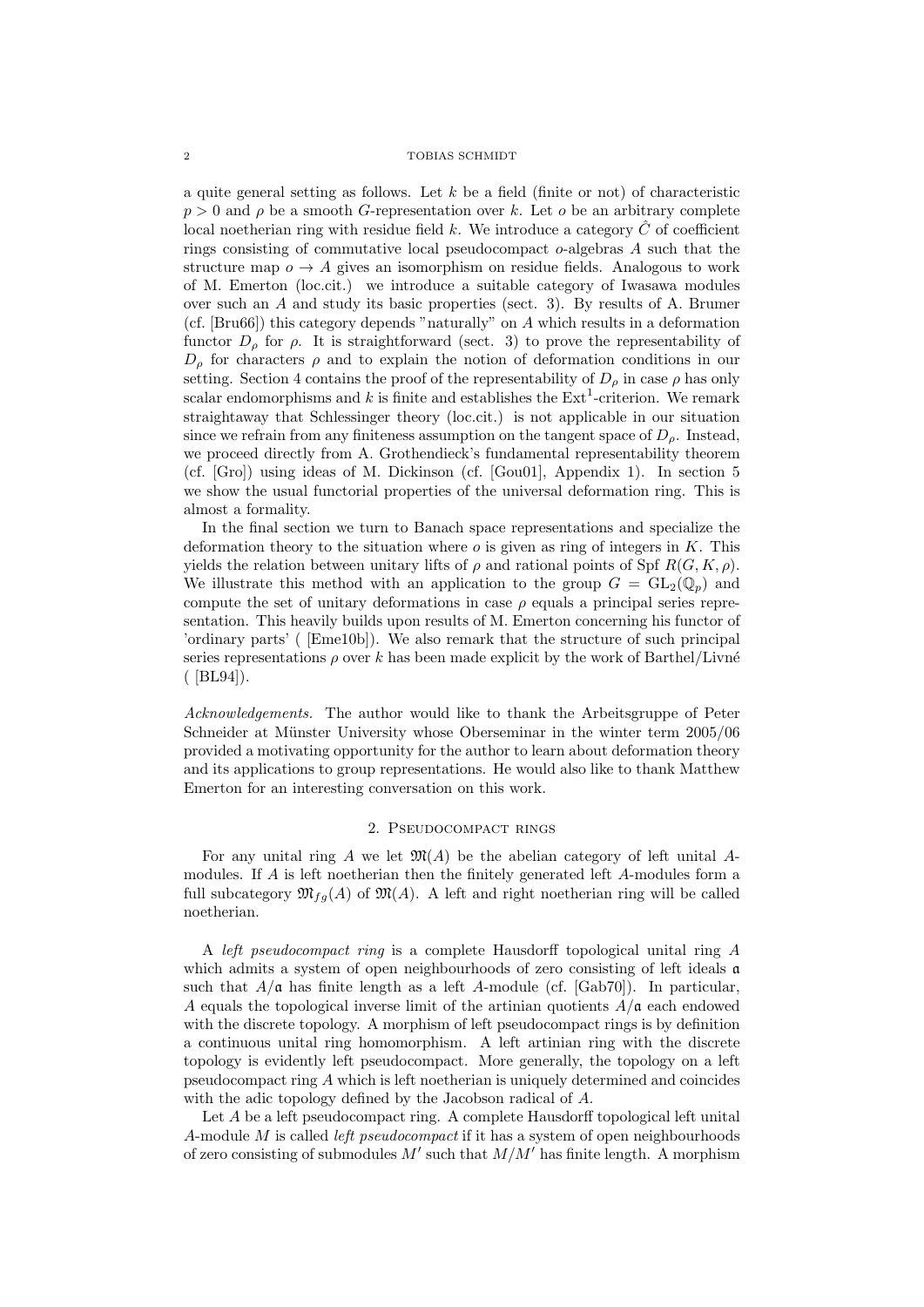between two left pseudocompact modules is by definition a continuous A-linear map. It necessarily has closed image. Borrowing notation from [SV06] we denote the category of left pseudocompact A-modules by  $\mathfrak{P}M(A)$ . It is abelian with exact projective limits and the forgetful functor  $\mathfrak{W}(A) \to \mathfrak{M}(A)$  is faithful and exact and commutes with projective limits (cf. [Gab62], IV.3. Thm. 3, [vGvdB97], Prop. 3.3). An arbitrary direct product of left pseudocompact modules is left pseudocompact in the product topology. A left pseudocompact module  $M$  is called *topologically free* if it is topologically isomorphic to a product  $\prod_{I} A$  with some index set I. The set of images in M of the "unit vectors"  $(...,0,1,0,...) \in \prod_I A$  under such an isomorphism is called a *left pseudobasis* of  $M$ . If  $A$  is left noetherian then any finitely generated abstract left A-module has a unique left pseudocompact topology. We thus have a natural fully faithful and exact embedding  $\mathfrak{M}_{fg}(A) \to \mathfrak{P}\mathfrak{M}(A)$ .

There are obvious "right" versions of the statements above.

Remark: For sake of clarity we point out the following. In [Bru66], A. Brumer defines a pseudocompact ring to be a complete Hausdorff topological unital ring A that admits a system of open neighborhoods of zero consisting of two sided ideals I for which  $A/I$  is an Artin ring (i.e. satisfies the descending chain condition for chains of two-sided ideals). If  $\tilde{A}$  is commutative then this is equivalent to  $\tilde{A}$  being left and right pseudocompact.

For the rest of this section let us fix a left pseudocompact ring A which is commutative. Evidently, it is then right pseudocompact and we will not distinguish between left and right A-modules.

Given a pseudocompact module M over such an A write  $M^* := \text{Hom}(M, A)$  for the A-module of morphisms  $M \to A$  in  $\mathfrak{P} \mathfrak{M}(A)$ . We obtain a functor

$$
(1) \t\t\t M \mapsto M^*
$$

between  $\mathfrak{P}M(A)$  and  $\mathfrak{M}(A)$  that changes direct products into direct sums. If A is artinian this establishes an anti-equivalence of categories between projective objects in  $\mathfrak{PM}(A)$  and  $\mathfrak{M}(A)$  respectively (cf. [Gab70], 0.2.2). In general, if  $A^I := \prod_I A$ denotes a topologically free module on a pseudobasis indexed by I and

$$
M_I(A) := \mathrm{End}_{\mathfrak{P}\mathfrak{M}(A)}(A^I)
$$

its endomorphism ring we obtain an isomorphism of abstract A-modules

(2) 
$$
M_I(A) \stackrel{\cong}{\longrightarrow} \prod_I (A^I)^* = \prod_I \oplus_I A,
$$

natural in A. In the light of (2) we sometimes view elements of  $M_I(A)$  as infinite  $I \times I$ -matrices' with entries from A. We always equip  $M_I(A)$  with the compactopen topology. If  $A<sup>I</sup>$  is locally compact then  $M_I(A)$  is a topological ring ([Bou89], X.§3.4 Prop.9).

If M, N denote two pseudocompact A-modules define the A-module

(3) 
$$
M \hat{\otimes}_A N := \varprojlim_{M',N'} M/M' \otimes_A N/N'
$$

where  $M'$  and  $N'$  run through the open submodules of M and N respectively. If each  $M/M' \otimes_A N/N'$  is endowed with the discrete topology the projective limit topology makes  $M \hat{\otimes}_A N$  a pseudocompact A-module. Indeed, given  $M', N'$  as above there exists an open ideal  $\mathfrak{a} \subseteq A$  such that  $\mathfrak{a}M \subseteq M'$  and  $\mathfrak{a}N \subseteq N'$  so that  $M/M' \otimes_A N/N'$  is a finitely generated module over the artinian ring  $A/\mathfrak{a}$  and therefore of finite A-length. The binary operation  $\hat{\otimes}_A$  on  $\mathfrak{P}M(A)$  is associative and commutative with A as a unit object and functorial in both variables. It commutes with projective limits and direct products (cf. [Gab70], 0.3.5/6). Now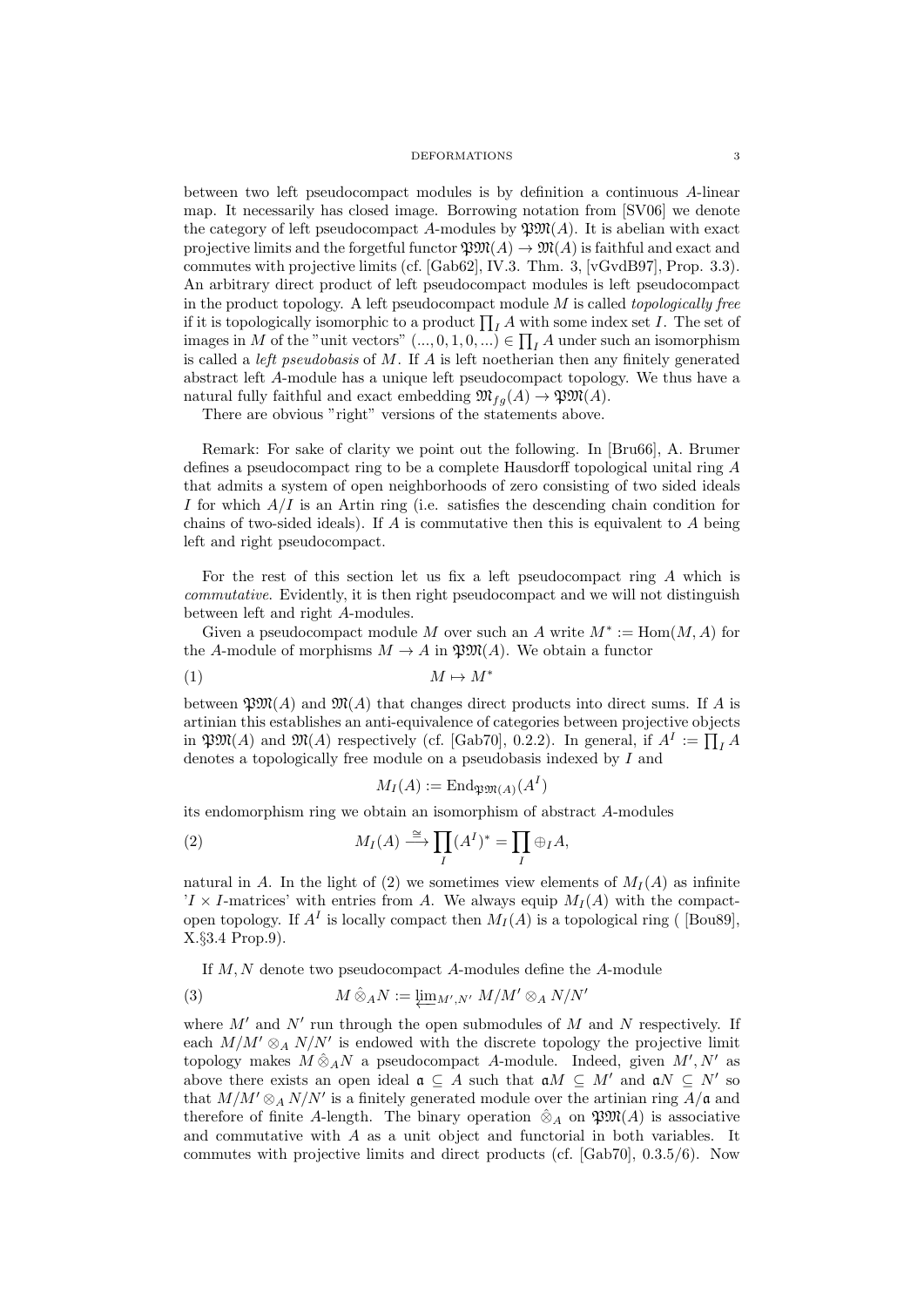let  $\phi : A \rightarrow B$  be a morphism between commutative pseudocompact rings and  $M \in \mathfrak{P} \mathfrak{M}(A)$ . Define the B-module  $M \hat{\otimes}_A B$  by the exact analogue of formula (3). Arguing similarly as above shows  $M \hat{\otimes}_A B$  to be a pseudocompact B-module. We obtain a "base change" functor

$$
\phi^* : \mathfrak{P}\mathfrak{M}(A) \longrightarrow \mathfrak{P}\mathfrak{M}(B)
$$

which commutes with tensor products, projective limits and direct products (cf. [Gab70], 0.5).

A pseudocompact algebra over A is a topological unital A-algebra B (commutative or not) which admits a system of open neighbourhoods of zero consisting of twosided ideals **b** such that  $B/\mathfrak{b}$  has finite length as an A-module (cf. [Bru66]). For example, an A-algebra which is of finite length as A-module is evidently a pseudocompact A-algebra in the discrete topology. The following simple fact will prove useful in the sequel.

**Lemma 2.1.** Let  $B$  be a topological unital  $A$ -algebra. Then  $B$  is a pseudocompact A-algebra if and only if the underlying topological A-module of B is pseudocompact.

*Proof:* If suffices to show the "if" part. Let  $P \subseteq B$  be a left ideal such that  $B/P$ is of finite A-length and consider the multiplication map followed by the natural projection  $B \to B/P$ 

$$
\varphi: B \times B \longrightarrow B \longrightarrow B/P.
$$

Arguing similarly as in [Gab70], Lem.  $0.3.1$  we find a left open submodule M and a right open submodule N of B of finite colength such that  $\varphi(B, N) = \varphi(M, B) = 0$ . In other words, P contains the two-sided ideal of B generated by  $M \cap N$  which is open.

A morphism between two pseudocompact algebras over A is by definition a continuous unital A-algebra homomorphism. As a consequence of the above lemma the category of pseudocompact A-algebras has projective limits. Moreover, if  $B \to C$ and  $B \to D$  are morphisms between pseudocompact A-algebras then the completed tensor product  $C \hat{\otimes}_B D$  is a pseudocompact A-algebra in the obvious way. Finally, if B is a pseudocompact A-algebra and C is a pseudocompact B-algebra then evidently  $C$  is a pseudocompact  $A$ -algebra.

We finally point out the following simple construction. Evidently, a pseudocompact A-algebra B is a left and right pseudocompact ring. Furthermore, a discrete (topological) B-module has finite length as a B-module if and only if it has finite length as an A-module. Letting  $\phi : A \to B$  denote the structure map we therefore have a natural faithful and exact forgetful functor

(4) 
$$
\phi_*: \mathfrak{P}\mathfrak{M}(B) \longrightarrow \mathfrak{P}\mathfrak{M}(A).
$$

## 3. The deformation functor

3.1. Completed group algebras. Let  $A$  be a commutative pseudocompact ring and H be a profinite group. Writing  $\mathcal N$  for the system of open normal subgroups of  $H$  we denote by

$$
A[[H]] := \underleftarrow{\lim}_{N \in \mathcal{N}} A[H/N]
$$

the completed group algebra of  $H$  over  $A$ . It is a pseudocompact  $A$ -algebra with respect to the projective limit topology and the correspondance

$$
H \mapsto A[[H]]
$$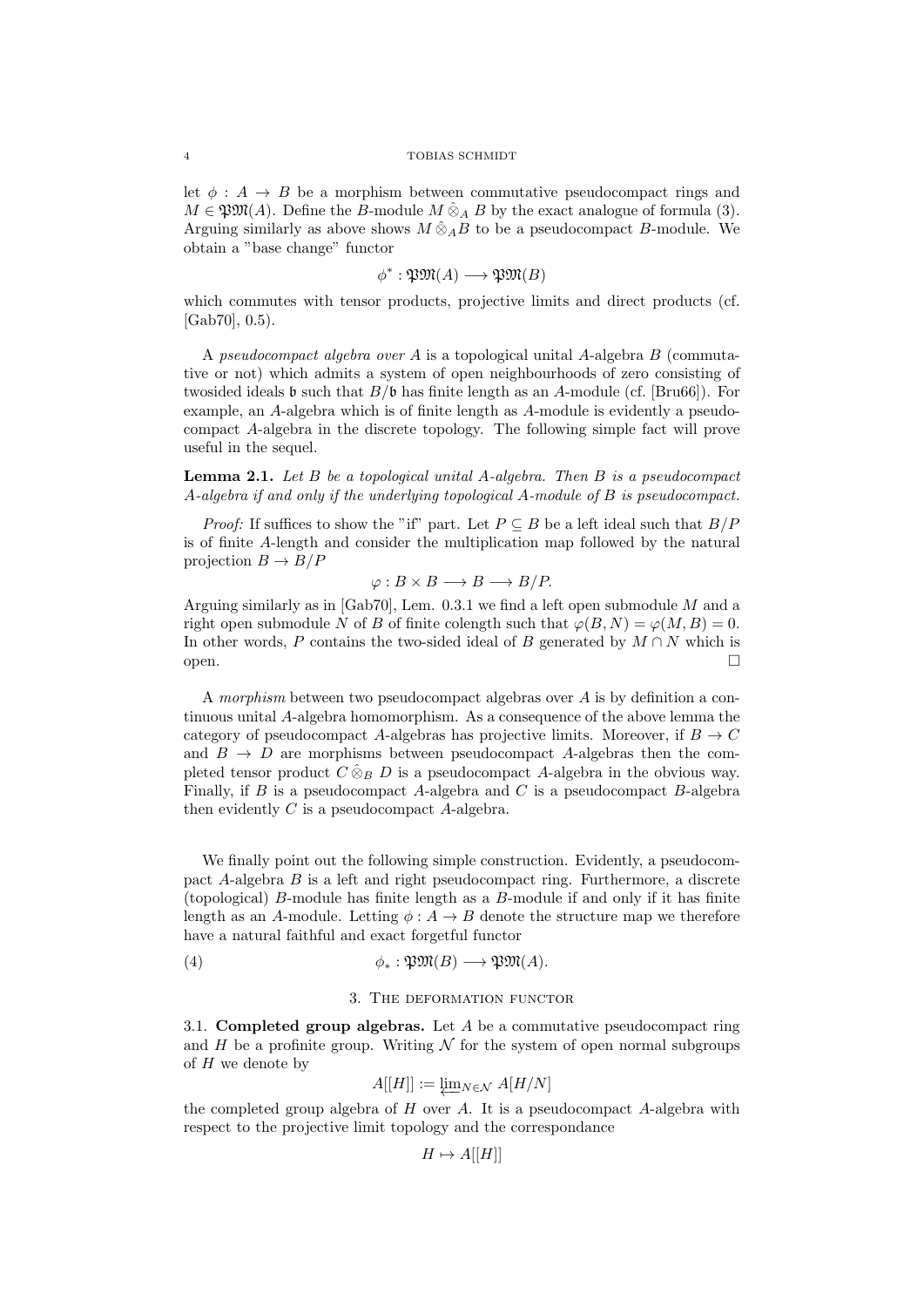is a covariant functor from profinite groups to pseudocompact A-algebras (cf. [Bru66], Sect. 2). The anti-involution  $h \mapsto h^{-1}$  on H identifies  $A[[H]]$  and  $A[[H]]^{opp}$  as pseudocompact A-algebras making it unnecessary to distinguish between left and right modules. Let  $\mathfrak{W}(A[[H]])$  be the abelian category of (left) pseudocompact  $A[[H]]$ -modules.

Remark: Suppose A is noetherian and H is locally  $\mathbb{Q}_p$ -analytic. Since the pseudocompact topology on A is defined by the Jacobson radical (cf. sect. 2) a mild generalization of [Emeb], Thm. 2.1.1 shows that  $A[[H]]$  is noetherian. We shall make no use of this fact.

Recall that a topological A-module  $M$  is called a (topological) left  $H$ -module over A if it has a  $H$ -action by A-linear maps such that the map

$$
H\times M\longrightarrow M
$$

giving the action is continuous. It follows that a discrete A-module of finite length is an H-module if and only if it is a (discrete)  $A[[H]]$ -module. A projective limit argument shows that a pseudocompact  $A$ -module  $M$  is an  $H$ -module if and only if it is a (pseudocompact)  $A[[H]]$ -module (cf. [Bru66], p. 454/455).

After these preliminaries let  $M, N \in \mathfrak{P} \mathfrak{M}(A[[H]])$  be given. The diagonal Haction on the pseudocompact A-module  $M \hat{\otimes}_A N$  is then continuous and, by our initial remarks, extends therefore to a pseudocompact  $A[[H]]$ -module structure. The resulting binary operation  $\hat{\otimes}_A$  on  $\mathfrak{P}M(A[[H]])$  is associative, commutative and functorial in both variables. The usual augmentation homomorphism  $A[[H]] \rightarrow A$ provides a unit object.

Now consider a pseudocompact A-algebra B and let  $\phi: A \rightarrow B$  be the structure map. The base change  $\phi^* : \mathfrak{P} \mathfrak{M}(A) \to \mathfrak{P} \mathfrak{M}(B)$  commutes with projective limits (cf. sect. 2). Thus, the compatible system of natural isomorphisms

$$
B\otimes_A A[H/N] \stackrel{\cong}{\longrightarrow} B[H/N], N \in \mathcal{N}
$$

induces a natural isomorphism  $\phi^*(A[[H]]) \stackrel{\cong}{\longrightarrow} B[[H]]$  which is multiplicative. This discussion yields a functor

(5) 
$$
\phi_H^* : \mathfrak{P}\mathfrak{M}(A[[H]]) \to \mathfrak{P}\mathfrak{M}(B[[H]])
$$

compatible with  $\phi^*$  via the appropriate forgetful functors. Given another pseudocompact B-algebra B' with structure map  $\psi$  we evidently have

(6) 
$$
(\psi \circ \phi)_H^* = \psi_H^* \circ \phi_H^*.
$$

Let additionally,  $\mathfrak{P} \mathfrak{M}(A[[H]])$ <sup>fl</sup> denote the full subcategory of  $\mathfrak{P} \mathfrak{M}(A[[H]])$  consisting of modules on underlying topologically free A-modules (similarly for B). Since the tensor product commutes with direct products (cf. sect. 2) the functor  $\phi_H^*$  is seen to respect these subcategories.

3.2. Augmented representations. Let  $o$  be a fixed commutative complete local noetherian ring and A a commutative pseudocompact o-algebra. We now bring in a locally  $\mathbb{Q}_p$ -analytic group G and introduce a certain category of G-representations over A.

Let  $A[G]$  be the group algebra of G over A. A G-representation over A is simply a (left)  $A[G]$ -module. Following [Eme10a] such a representation M is called *aug*mented if the induced  $A[H]$ -action extends to an  $A[[H]]$ -action on M for every compact open subgroup  $H$  of  $G$ . Let  $M$  be an augmented  $G$ -representation on a pseudocompact A-module. It is called a pseudocompact augmented G-representation over A if the topology on M makes it a pseudocompact  $A[[H]]$ -module for every compact open subgroup  $H$  of  $G$ . By the above this is equivalent to requiring that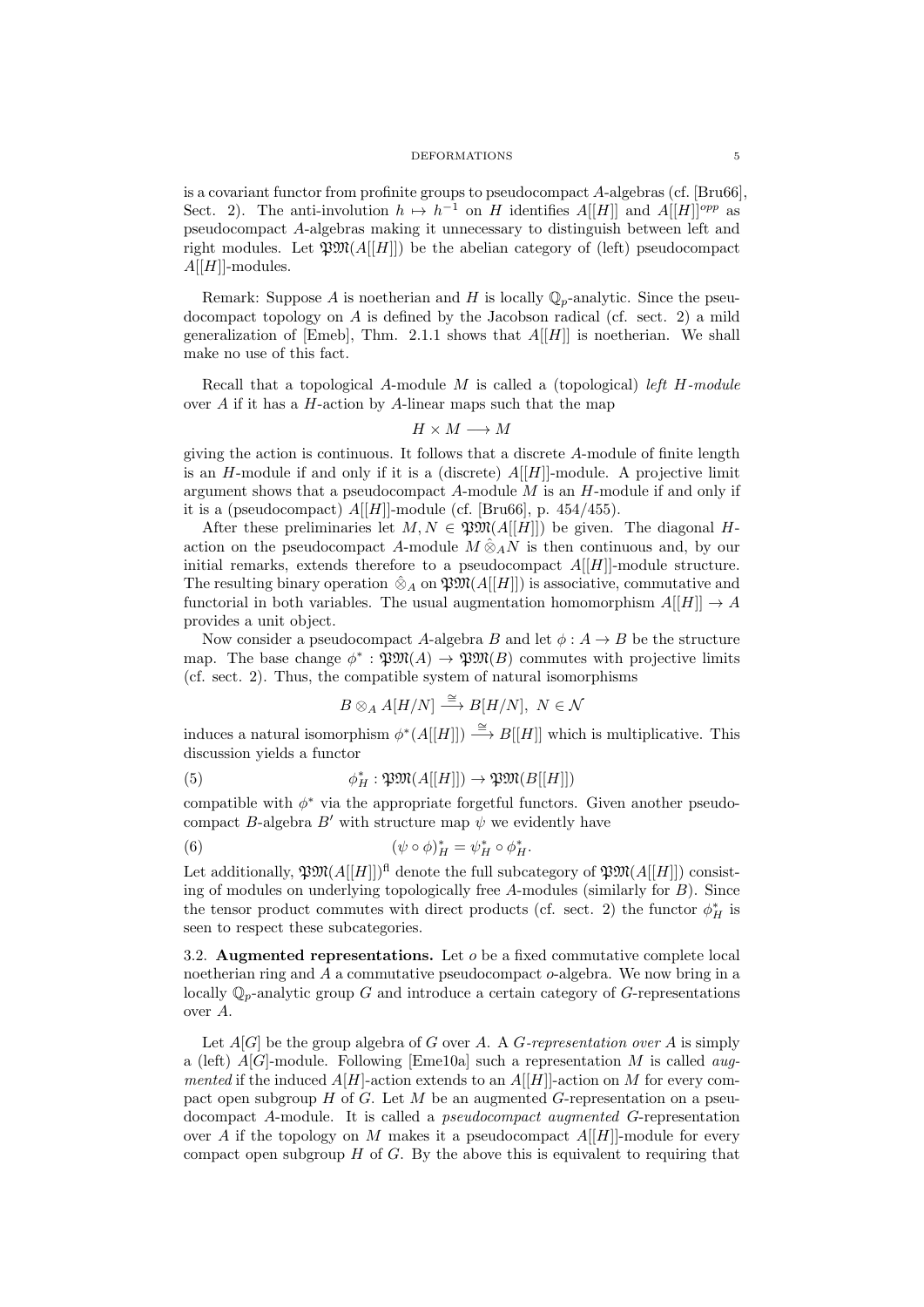#### 6 TOBIAS SCHMIDT

the induced  $H$ -action makes  $M$  into an  $H$ -module for every compact open subgroup  $H$  of  $G$ .

**Lemma 3.1.** On a pseudocompact augmented G-representation  $M$  over  $A$  the group G acts by continuous automorphisms.

*Proof:* Pick a compact open subgroup H of G. Invoking the duality  $M \mapsto M^{\vee}$ between  $\mathfrak{P}(\mathcal{M}[H]])$  and the category of discrete topological  $\mathcal{A}[[H]]$ -modules (cf. [Bru66]) it suffices to consider  $M^{\vee}$  with the G-action induced by functoriality. But  $M^{\vee}$  is a discrete H-module and so the G-action is even jointly continuous on  $M^{\vee}$ .  $\square$ 

We define a morphism between two such representations to be a  $G$ -equivariant morphism in  $\mathfrak{P}^{\mathfrak{M}}(A)$ . Since  $A[H] \subseteq A[[H]]$  is dense it is plain that any such morphism extends to a morphism in  $\mathfrak{P}M(A[[H]])$  for every compact open subgroup H of G. Borrowing notation from [Eme10a] we denote the resulting category by  $\mathop{\rm Mod}\nolimits^{\rm pro\,aug}_G(A).$ 

# **Lemma 3.2.** The category  $\text{Mod}_{G}^{\text{pro aus}}(A)$  is an A-linear abelian tensor category.

*Proof:* Let H be a compact open subgroup of G. Since  $\mathfrak{P}M(A)$  and  $\mathfrak{P}M(A[[H]])$ are abelian categories  $Mod_G^{\text{pro aug}}(A)$  is abelian as well. Furthermore, given  $M, N \in$  $\mathfrak{P}\mathfrak{M}(A[[H]])$  the diagonal G-action on

$$
M \hat{\otimes}_A N \in \mathfrak{P} \mathfrak{M}(A[[H]])
$$

for any compact open subgroup  $H \subseteq G$  makes the latter module a pseudocompact augmented G-representation over A. This yields the desired tensor product on  $\mathrm{Mod}^{\mathrm{pro\,aug}}_G(A).$ 

Remark: In case of a compact discrete valuation ring  $o$  and a complete local noetherian ring A with finite residue field the category  $Mod_G^{\text{pro\,aug}}(A)$  was introduced by M. Emerton. It is Pontryagin dual to certain smooth G-representations over A and plays a central role in M. Emerton's theory of ordinary parts of admissible representations. For more details we refer to [Eme10a] and [Eme10b].

3.3. Functors on coefficient algebras. Let as before  $o$  be a commutative complete local noetherian ring. We now define two subcategories of commutative pseudocompact o-algebras which will serve as coefficient algebras within the upcoming deformation theory.

Let  $\mathfrak m$  be the maximal ideal of  $o$  with residue field  $k$ . Let  $\hat C$  be the full subcategory of pseudocompact algebras A over  $o$  that are commutative local rings and such that the structure map  $o \rightarrow A$  is local and induces an isomorphism on residue fields. Let C denote the full subcategory of  $\hat{C}$  consisting of discrete algebras having finite length as o-module. Without recalling the precise definition of a pro-object (cf. [Gro], A.2) we have the following simple observation.

## **Lemma 3.3.** The category of pro-objects of C is equivalent to  $\hat{C}$ .

*Proof:* Let us denote by  $Pro(.)$  the passage from a category to the its category of pro-objects and pro-morphisms. Let  $C'$  be the category of all discrete o-algebras having finite length as  $o$ -module. Mapping a pseudocompact  $o$ -algebra to the system of all its artinian quotients induces an equivalence between pseudocompact o-algebras and  $Pro(C')$  (cf. [Gro], A.5). Restricting this functor to  $\hat{C}$  yields a fully faithful functor into  $Pro(C)$ . Given an element  $(R_i)_i$  in  $Pro(C)$  the projective limit  $\downarrow \text{im}_i R_i$  lies in  $\hat{C}$  and hence, this functor is essentially surjective.  $□$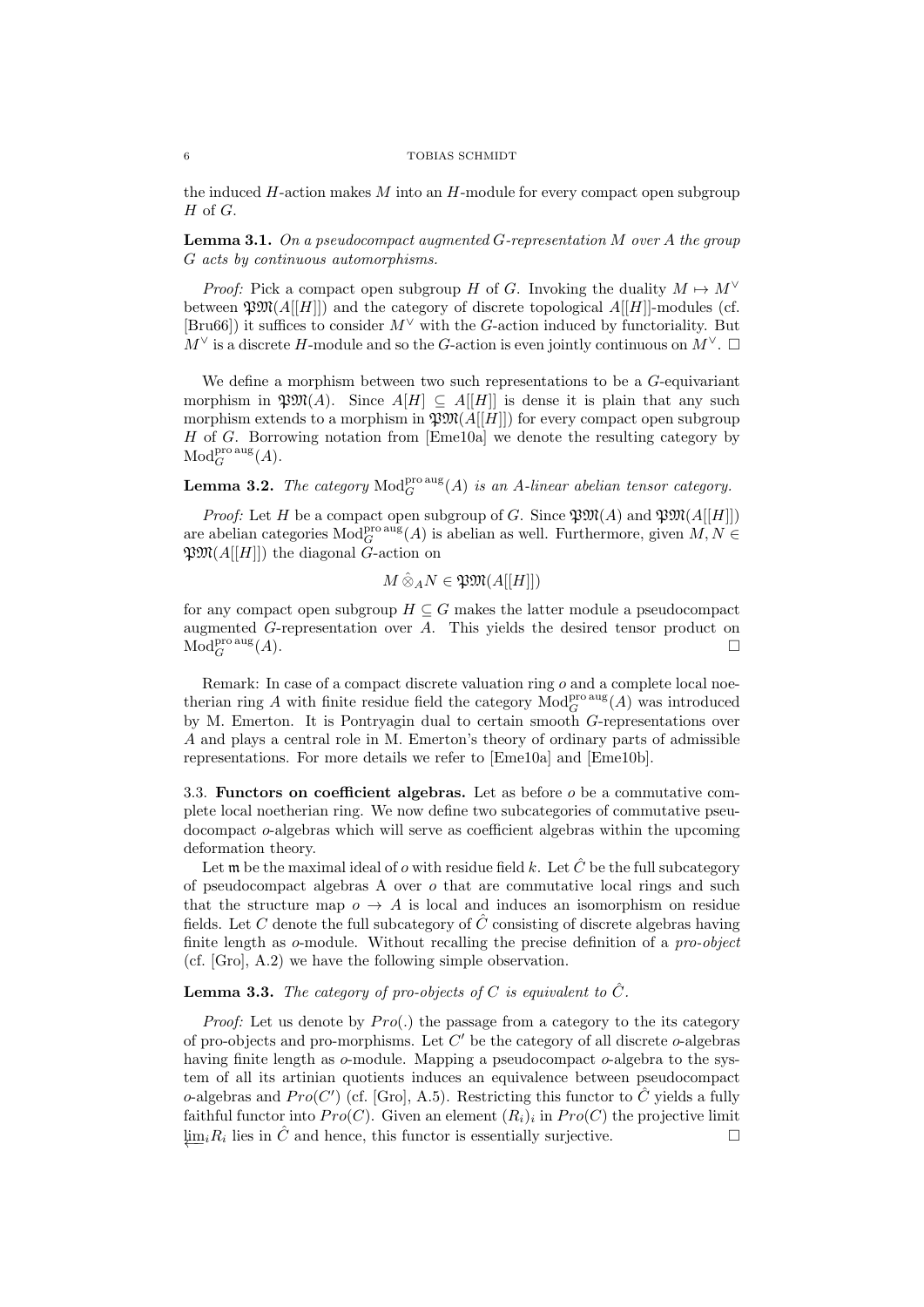We now bring in a set-valued covariant functor on C

$$
D: C \longrightarrow Sets.
$$

The category  $C$  contains  $k$  as a terminal object and admits finite products and finite fiber products (cf.  $[\text{Maz97}]$ , Lem. IV. $\S$ 14). As to the latter, recall that if  $\phi_i: A_i \to A_0$  are two morphisms in C their fiber product is given as the equalizer

$$
A_1 \times_{A_0} A_2 = \{(a_1, a_2) \in A_1 \times A_2 : \phi_1(a_1) = \phi_2(a_2)\}
$$

with ring structure induced from  $A_1 \times A_2$ . In this situation D is called *left exact* if it respects finite products and finite fiber products. Furthermore, since  $\hat{C}$  identifies with the pro-objects of  $C$ , the functor  $D$  being pro-representable is tantamount to being of the form  $\text{Hom}_{\hat{C}}(R,.)$  with some  $R \in \hat{C}$  (cf. [Gro], A.2).

Let  $k[\epsilon] = k[x]/x^2$  be the ring of dual numbers viewed as an object in C. If D is pro-representable the set  $D(k[\epsilon])$  evidently has a natural k-vector space structure (the "tangent space" of  $D$ ).

**Theorem 3.4.** The functor  $D: C \to Sets$  is pro-representable if and only if it is left exact. In this situation the representing ring  $R$  is noetherian if and only if the k-vector space  $D(k[\epsilon])$  has finite dimension d. In this case, R equals a quotient of the formal power series ring  $o[[x_1, ..., x_d]]$ .

Proof: This follows directly from A. Grothendieck's fundamental representability theorem (cf. [Gro], Prop.  $A.3.1/A.5.1$ ).

Suppose we now have a functor  $D: \hat{C} \to Sets$  on the larger category  $\hat{C}$ . By the above lemma  $\hat{C}$  is stable under arbitrary projective limits. The above discussion therefore shows that D is representable as a functor on  $\hat{C}$  if and only if it commutes with projective limits and the restriction of  $D$  to  $C$  is pro-representable.

3.4. Deformations. We define the deformation problem and state the main representability result. We keep the assumptions of the previous subsection but assume additionally that the residue field of  $o$  has characteristic  $p > 0$ .

Given a pseudocompact A-algebra B let  $\phi: A \to B$  be the structure map. For every  $H \in \mathcal{N}$  we have the base change  $\phi_H^*$  commuting with forgetful functors (cf. (5)) and, hence, a functor

(7) 
$$
\phi_G^* : \text{Mod}_G^{\text{pro aus}}(A) \longrightarrow \text{Mod}_G^{\text{pro aus}}(B)
$$

respecting the full subcategories  $\text{Mod}_{G}^{\text{pro\,aug}}(A)^{\text{fl}}$  and  $\text{Mod}_{G}^{\text{pro\,aug}}(B)^{\text{fl}}$  of modules which are topologically free over  $A$  and  $B$  respectively. Given another pseudocompact  $B\text{-algebra }B'$  with structure map  $\psi$  one has

(8) 
$$
(\psi \circ \phi)^*_{G} = \psi^*_{G} \circ \phi^*_{G}
$$

according to (6). After these preliminaries we fix once and for all an element

$$
N \in \mathrm{Mod}_G^{\mathrm{pro\,aug}}(k).
$$

Let  $I$  be an index set of a pseudobasis for the topologically free  $k$ -module underlying N. Invoking the duality  $N \mapsto N^*$  (cf. (1)) we see that the cardinality |I| does not depend on the choice of pseudobasis. Given a local pseudocompact  $o$ -algebra  $A \in \hat{C}$  with residue homomorphism  $\phi : A \to k$  we consider couples  $(M, \alpha)$  such that  $M \in \text{Mod}_G^{\text{pro aug}}(A)^{\text{fl}}$  and

$$
\alpha:k\,\hat{\otimes}_A M=\phi_G^*(M)\stackrel{\cong}{\longrightarrow} N
$$

is an isomorphism in  $\text{Mod}_G^{\text{pro aug}}(k)^{\text{fl}}$ .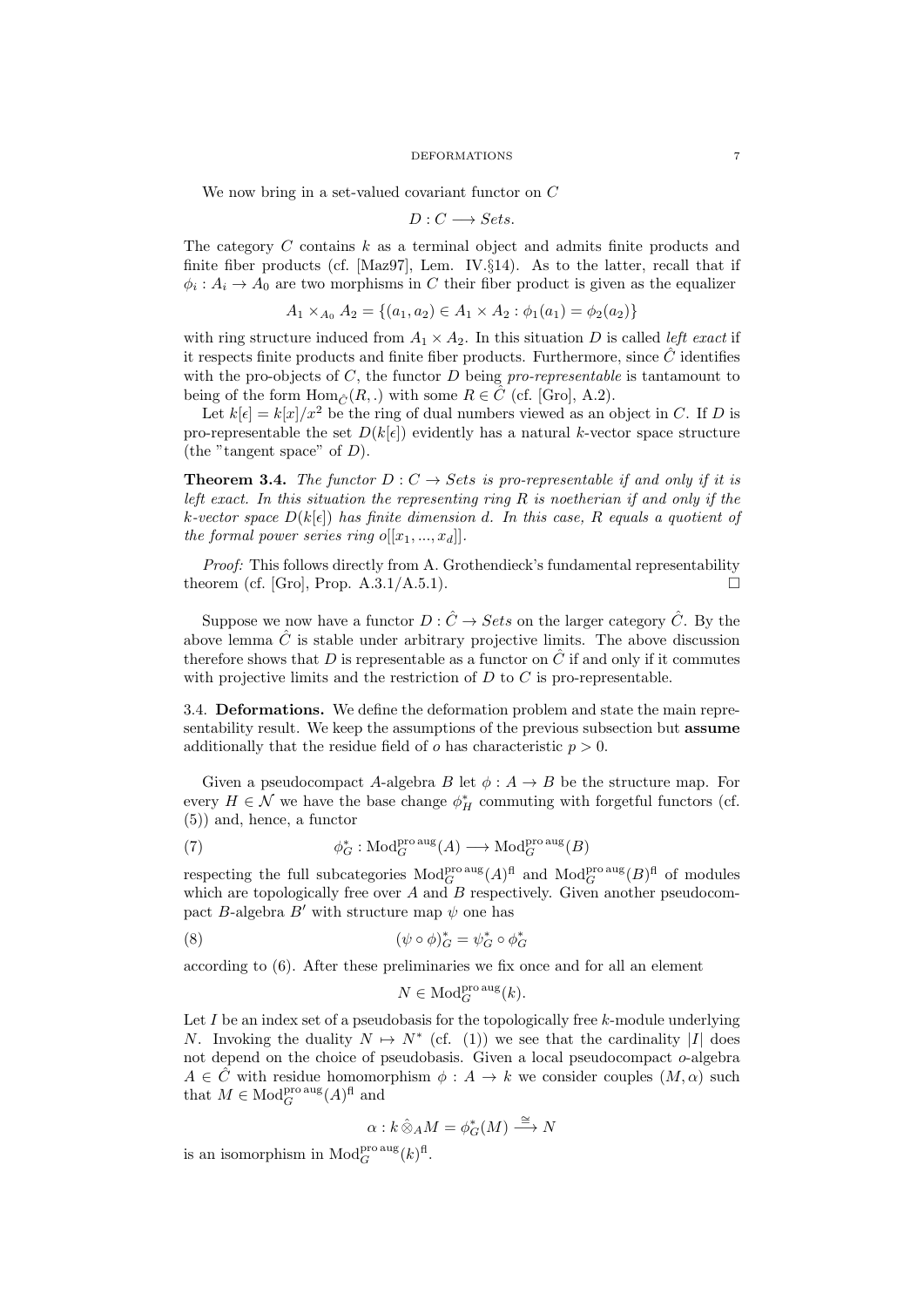**Lemma 3.5.** Given  $M \in \mathfrak{P}M(A)$  the natural map

$$
k\,\hat{\otimes}_A M\longrightarrow M/\overline{\mathfrak{m} M}
$$

is an isomorphism in  $\mathfrak{P}M(k)$ . If m is finitely generated, the subset  $mM \subseteq M$  is closed.

Proof: The first statement is [Gab70], 0.3.2. Suppose m is finitely generated. The A-submodule  $mM \subseteq M$  equals the image of a morphism in  $\mathfrak{P}M(A)$  of the form  $\prod M \to M$  where the product is indexed by finitely many generators of the ideal m. It is therefore closed.

A morphism of couples

$$
(M,\alpha) \longrightarrow (M',\alpha')
$$

is by definition a morphism  $M \to M'$  in  $\text{Mod}_{G}^{\text{pro aug}}(A)^{\text{fl}}$  such that the resulting diagram

> = ľ

(9) 
$$
M/\overline{\mathfrak{m}M} \xrightarrow{\sim} N
$$

$$
M'/\overline{\mathfrak{m}M'} \xrightarrow{\sim} N
$$

$$
M'/\overline{\mathfrak{m}M'} \xrightarrow{\sim} N
$$

is commutative. We denote the set of isomorphism classes of such couples by  $D_N(A)$ . As usual elements in  $D_N(A)$  will be called *deformations* of N to A and we will often abbreviate M for  $[M, \alpha]$  when no confusion can arise. Since base change to k commutes with arbitrary direct products any pseudobasis of  $M \in D<sub>N</sub>(A)$  must have cardinality  $I$ , too. This shows

**Lemma 3.6.** If  $[M, \alpha] \in D_N(A)$  then  $M \simeq A^I$  in  $\mathfrak{P} \mathfrak{M}(A)$ .

By associativity (8) of the base change  $\phi_G^*$  we obtain a covariant set-valued functor

$$
D_N: \hat{C} \longrightarrow Sets
$$

such that  $D_N(k)$  is a singleton. By Lem. 3.2 the category  $\text{Mod}_G^{\text{pro aus}}(k)$  is abelian whence we have the k-vector space  $\text{Ext}^1(N, N)$  of Yoneda extensions of N by itself.

**Proposition 3.7.** Let  $k$  be finite. There is a natural bijection

$$
D_N(k[\epsilon]) \stackrel{\cong}{\longrightarrow} \operatorname{Ext}^1(N,N)
$$

which is k-linear in case  $D_N$  is representable.

Proof: This is a standard phenomenon in deformation theory (cf. [Maz97], Prop. V.§22) and most probably true without the restriction on the field  $k$ . In any case, let  $A = k[\epsilon]$  with  $\pi : A \to k$  and  $\iota : k \to A$  the canonical maps. Let  $[M, \alpha] \in$  $D_N(A)$ . Invoking an isomorphism  $M \simeq A^I$  in  $\mathfrak{P}M(A)$  (cf. Lem. 3.6) we have  $\epsilon M \simeq \prod_I k \simeq N$  in  $\mathfrak{P} \mathfrak{M}(k)$ . Since multiplication by  $\epsilon$  is a homeomorphism onto its image the restriction map induced by  $\epsilon M \subseteq M$  and  $\iota$ 

$$
res: \mathrm{End}_A^{cont}(M) \longrightarrow \mathrm{End}_k^{cont}(\epsilon M)
$$

is continuous for compact-open topologies. The diagram

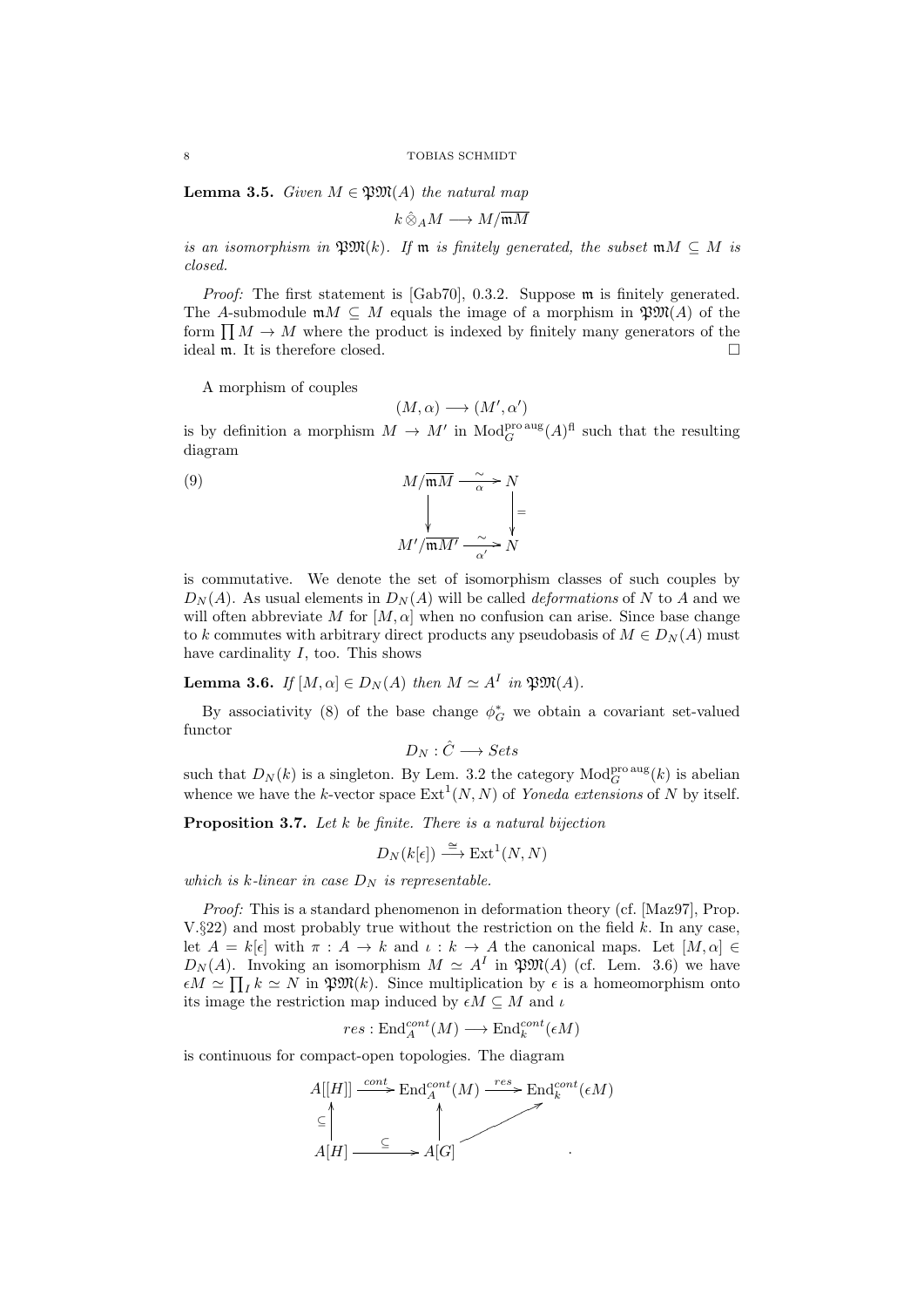is commutative and factores in an obvious sense through the projection  $\pi$  applied to coefficients. By the discussion at the beginning of section 4 below we therefore see that  $\epsilon M \in \text{Mod}_G^{\text{pro aug}}(k)$  and that the isomorphism  $\epsilon M \simeq N$  in  $\mathfrak{POX}(k)$  lifts to an isomorphism in  $\text{Mod}_{G}^{\text{pro\,aug}}(k)$ . In other words

$$
0 \to \epsilon M \to M \to M/\epsilon M \to 0
$$

yields an element in  $Ext^1(N, N)$ . We obtain a map  $D_N(A) \to Ext^1(N, N)$ . To construct the inverse let

(10) 
$$
0 \longrightarrow N \stackrel{\iota}{\longrightarrow} M \stackrel{\pi}{\longrightarrow} N \longrightarrow 0
$$

be an extension in  $\text{Mod}_G^{\text{pro aug}}(k)$ . By topological freeness it splits in  $\mathfrak{PM}(k)$  and we may assume that  $M$  admits a neighbourhood basis of zero consisting of  $k$ -vector spaces preserved under the endomorphism  $\iota \circ \pi$ . Setting  $\epsilon.m := (\iota \circ \pi)(m)$  makes M a linearly topologized A-module whence  $M \in \mathfrak{P} \mathfrak{M}(A)$ . An easy argument shows that the A-module on the dual k-vector space  $M^*$  is free. Applying the quasiinverse to (1) we find M to be topologically free over A. Finally, since  $\iota, \pi$  are linear with respect to  $A[[H]]$  and  $A[G]$  it follows that  $M \in Mod_G^{\text{pro\,aug}}(A)$ . This construction gives the inverse. The assertion about linearity follows immediately from the construction.

We come to the main result of this section which will be proved in section 4.

## **Theorem 3.8.** Let k be finite. If  $\text{End}_{\text{Mod}_G^{\text{pro aug}}(k)}(N) = k$  then  $D_N$  is representable.

Remarks: 1. Suppose  $N$  is finitely generated over  $k[[H]]$  for some (equivalently any) compact open  $H \subseteq G$ . Then any  $M \in D_N(A)$  is finitely generated over A[H]. Indeed, lifting finitely many  $k[[H]]$ -module generators of  $M/\mathfrak{m}\overline{M} = N$  to M we obtain a map  $\prod A[[H]] \to M$  whose cokernel Q satisfies  $Q/\overline{\mathfrak{m}Q} = 0$ . Since A is local  $Q = 0$  by the Nakayama lemma (cf. [Gab70], 0.3.3).

2. The theorem is most probably true without the restriction on  $k$ . We impose this restriction since our proof makes crucial use of the compact-open topology. This topology is only well-behaved for locally compact spaces ( [Bou89], X.§3.4).

3. Let k be finite. A pseudocompact  $o$ -algebra A is then a profinite  $o$ -algebra and a pseudocompact A-module is a profinite A-module. In the light of the main result of this work we could therefore have worked from the beginning on with profinite algebras and profinite modules. However, to have more flexibility in future applications it seemed advantageous to us to produce as much as possible of this theory in the more general 'pseudocompact' language.

**Corollary 3.9.** Let k be finite (so that  $D_N$  is representable). The representing oalgebra R is noetherian if and only if  $d := \dim_k \text{Ext}^1(N,N) < \infty$ . In this situation R equals a quotient of the formal power series ring  $o[[x_1, ..., x_d]]$ .

*Proof:* This follows from prop. 3.7 and thm. 3.4.

We give an important example in which the theorem applies. Assume  $o$  equals the integers in a finite extension  $K/\mathbb{Q}_p$ . In particular, k is a *finite* field of characteristic  $p > 0$ . As usual, a *smooth* G-representation  $(V, \rho)$  over k is a k-vector space V with a G-action such that the stabilizer of each vector  $v \in V$  is open in G. With G-equivariant linear maps such representations form an abelian category  $\text{Mod}_{G}^{\text{sm}}(k)$ . A full subcategory is formed by *admissible G*-representations V having the property that the k-vector space of  $H$ -fixed vectors  $V^H$  is finite dimensional for every compact open subgroup  $H \subseteq G$ . Regarding a smooth G-representation as a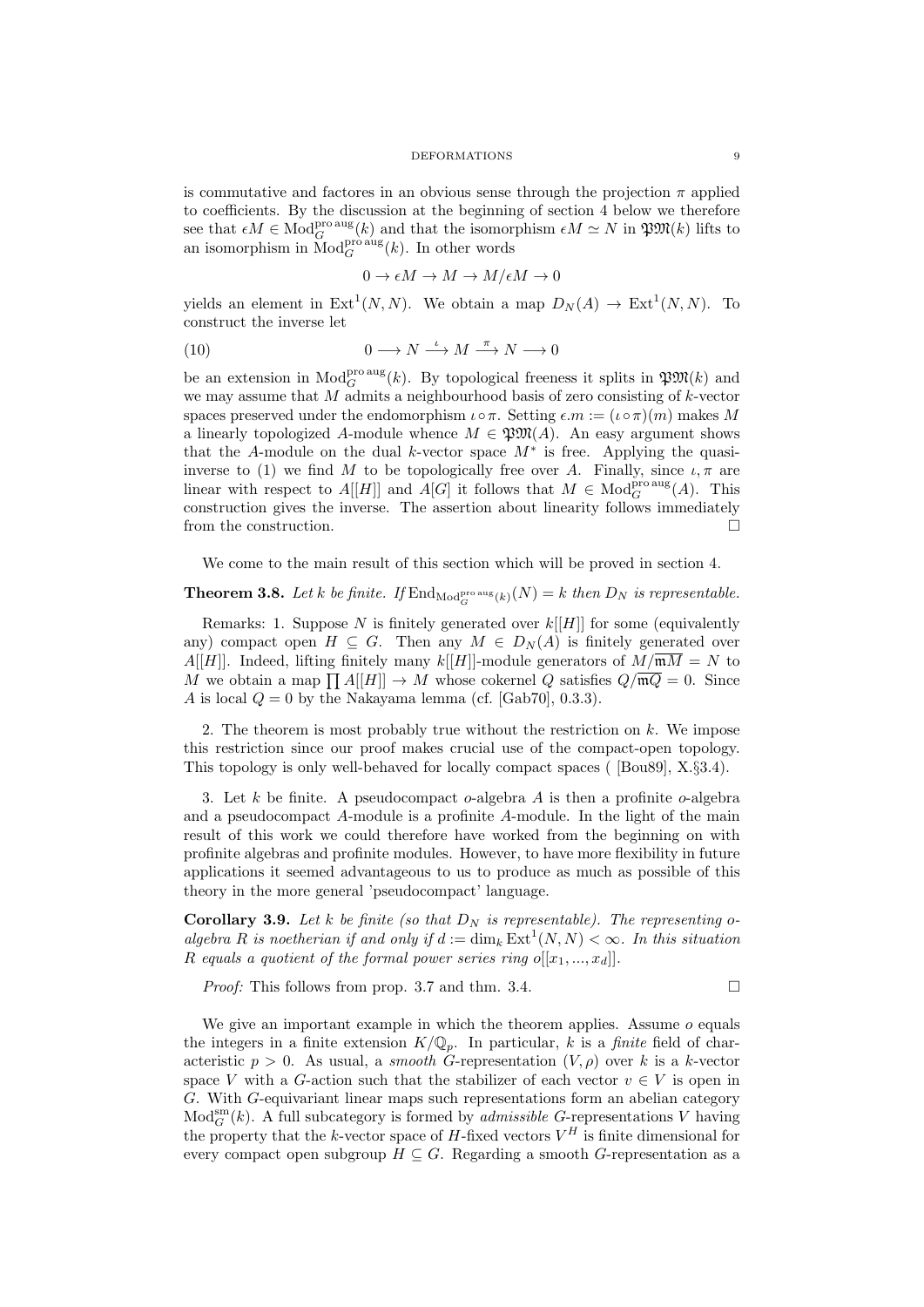discrete torsion o-module with a continuous G-action Pontryagin duality

$$
V \mapsto V^\vee := \operatorname{Hom}^{cont}_o(V,K/o)
$$

over the profinite ring  $\sigma$  induces an anti-equivalence of  $k$ -linear categories

(11) 
$$
(\.)^{\vee} : \text{Mod}_{G}^{\text{sm}}(k) \stackrel{\cong}{\longrightarrow} \text{Mod}_{G}^{\text{pro aus}}(k).
$$

(cf. [Eme10a], Lem. 2.2.6). It is compatible with base extension relative to finite field extensions  $k \subseteq k'$ .

**Lemma 3.10.** Let  $(V, \rho) \in Mod_G^{\text{sm}}(k)$  be admissible and absolutely irreducible. Up to a finite extension of k we then have  $\text{End}_{\text{Mod}_{G}^{\text{sm}}(k)}(\rho) = k$  and therefore  $N = \rho^{\vee}$ satisfies the conditions of the theorem.

*Proof:* This is Schur's lemma for smooth mod p representations (e.g. [Bre], Lem. 4.1 in the case  $G = GL_2(\mathbb{Q}_p)$ . Let f be an endomophism of  $\rho$ . For a fixed open pro-p subgroup H of G the space  $V^H$  is finite dimensional, nonzero (cf. [Wil98], Lem. 11.1.1) and stabilized by  $f$ . After possibly extending scalars any nonzero eigenvector of f in  $V^H$  generates the G-representation V.

Remark: Keeping the assumptions on  $o$  let  $A \in \hat{C}$  be noetherian. In [Eme10a], 2.2 M. Emerton defines a new notion of *smooth* G-representation over  $\overline{A}$  (which coincides with the usual one if  $A$  is artinian). With morphisms being  $G$ -equivariant A-linear maps such representations form an abelian category which is Pontryagin dual to  $\text{Mod}_{G}^{\text{pro\,ing}}(A)$ . In this situation, the deformation theory above translates therefore completely to such smooth representations. We will not use this point of view in this work and therefore refrain from formulating a precise picture.

3.5. The compact case. Suppose G is compact and k is a finite field of characteristic  $p > 0$ . We indicate how our deformation theory reduces to the situation studied by B. Mazur in the seminal article [Maz89].

Given an absolutely irreducible object  $N \in Mod_G^{\text{pro\,}}(k)$  let I be an indexing set for a pseudobasis of  $N$ . Since any open normal pro- $p$  subgroup of  $G$  acts trivially on the smooth representation  $\rho = N^{\vee}$  ( [Wil98], Lem. 11.1.1) we have  $n := |I| < \infty$  and  $\rho$  is evidently admissible. Furthermore, any deformation of N to  $A \in \hat{C}$  has a finite free underlying A-module (cf. Lem. 3.6) and thus,  $D<sub>N</sub>$  describes the equivalence classes of continuous lifts

$$
G \longrightarrow \mathrm{GL}_n(A)
$$

of N to A.

Let  $M_n(k)$  be the group of  $n \times n$ -matrices with entries from k. Letting  $q.M :=$  $\rho(g)M\rho(g)^{-1}$  for  $M \in M_n(k)$ ,  $g \in G$  makes  $M_n(k)$  a (discrete) G-module which we denote by  $\text{Ad}(\rho)$  (the so-called *adjoint representation* of  $\rho$ ). The group  $\text{GL}_n(k[\epsilon])$ is the semidirect product of the groups  $1 + \epsilon M_n(k)$  and  $GL_n(k)$ . Let  $\rho_1$  be a deformation of  $\rho$  to  $k[\epsilon]$ . We have a map

$$
c(\rho_1) : G \to \mathrm{Ad}(\rho) : g \mapsto m_g
$$

where  $(1+\epsilon m_g)\rho(g) := \rho_1(g)$ . It is a 1-cocycle inducing an isomorphism of k-vector spaces

$$
D_N(k[\epsilon]) \stackrel{\cong}{\longrightarrow} H^1(G, \mathrm{Ad}(\rho))
$$

(cf.  $[Maz89], p.399$ ). The *finiteness condition* (in the sense of  $[loc.cit.]$ , 1.1) is satisfied since G contains an open pro-p subgroup of finite rank (cf.  $[{\rm DdSMS99}]$ , Cor. 8.33). We therefore have  $d_1 := \dim_k H^1(G, \mathrm{Ad}(\rho)) < \infty$  (cf. [Maz97], Prop. §21.2a). In this situtation our theorem (3.8) is therefore equivalent to the existence statement [Maz89], Prop.1. In particular, the deformation ring  $R = R(\rho)$  is a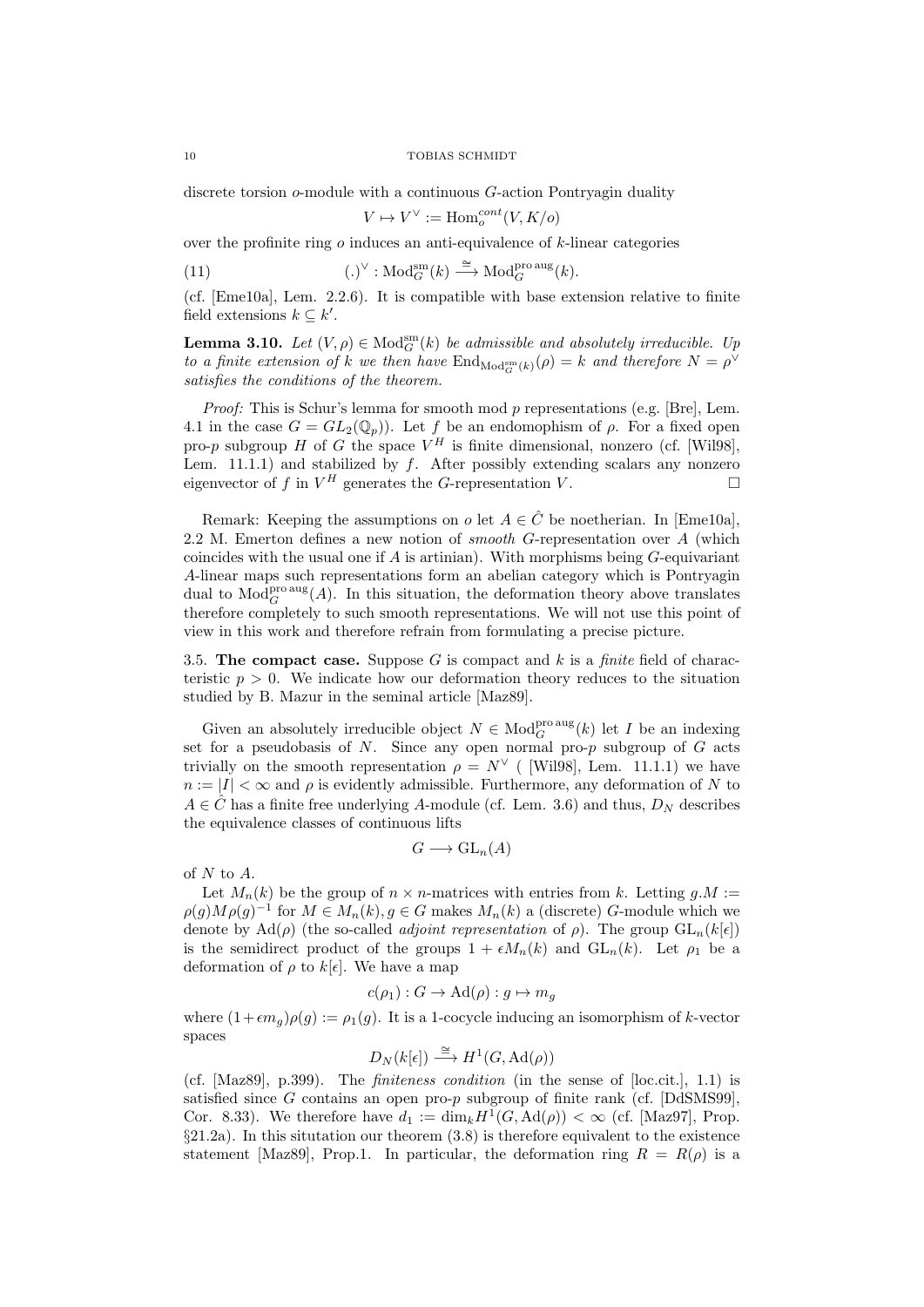(noetherian) quotient of  $o[[x_1, ..., x_{d_1}]]$ . Let  $d_2 := \dim_k H^2(G, \mathrm{Ad}(\rho))$  and  $\mathfrak{m} \subset o$ the maximal ideal. We have

Krull dim
$$
(R/\mathfrak{m}R) \geq d_1 - d_2
$$

with equality in case  $d_2 = 0$  (the unobstructed case); in this latter case  $R =$  $o[[x_1, ..., x_{d_1}]]$  ([loc.cit.], Prop.2).

Remark: It is conjectured that in fact Krull  $\dim(R/\mathfrak{m}R) = d_1 - d_2$  (compare [Gou01], p. 287). In [Böc98] this conjecture is proved in many cases. In case G equals a global Galois group it has been pointed out by B. Mazur that this conjecture should be viewed as a generalization of Leopoldt's conjecture (cf. [Maz89], 1.10).

3.6. The case of a character. Let k be finite of characteristic  $p > 0$  and N such that  $|I| = 1$ . Under a reasonable technical assumption we will compute the universal deformation ring  $R$  and the universal deformation. As in the compact case R will not depend on the particular choice of such an  $N$  (cf. Prop. 5.1 below).

Recall that any commutative local pseudocompact ring is *henselian* (cf. [Nag62], Thm. V.30.3). Suppose A is such a ring with maximal ideal  $\mathfrak{m}$  and finite residue field  $k = A/\mathfrak{m}$ . We have a short exact sequence

$$
1\longrightarrow 1+\mathfrak{m}\longrightarrow A^{\times}\longrightarrow k^{\times}\longrightarrow 1
$$

which is canonically split. Let  $s : k^{\times} \to o^{\times}$  be the splitting in the case  $A = o$ .

We assume in the following that the Hausdorff abelianization  $\bar{G} := G/\overline{[G,G]}$  of G is topologically finitely generated. Since there are only finitely many continuous group homomorphisms  $G \to k[\epsilon]^{\times}$  the universal deformation ring is noetherian. By [Eme], Prop. 6.4.1 the inclusion of the maximal compact open subgroup  $\bar{G}_0$  into  $\bar{G}$  induces a (noncanonical) isomorphism  $\bar{G}_0 \times \mathbb{Z}^r \cong \bar{G}$  of locally  $\mathbb{Q}_p$ -analytic groups for some unique integer  $r \geq 0$ . If  $\Gamma$  denotes the pro-p completion functor (cf. [RZ00], 3.2) we have  $\Gamma(\bar{G}) = \mathbb{Z}_p^r \times \Gamma(\bar{G}_0)$ . The canonical homomorphism  $\bar{G} \to \Gamma(\bar{G})$  is therefore continuous with respect to the quotient topology on  $\overline{G}$  and hence, so is the composed homomorphism

(12) 
$$
G \to \bar{G} \to \Gamma(\bar{G}).
$$

Let  $R := o[[\Gamma(\bar{G})]]$ . It is a profinite local noetherian o-algebra in  $\hat{C}$  endowed with a continuous homomorphism  $\Gamma(\bar{G}) \to R^{\times}$ .

After these preliminaries let  $\bar{\chi}: G \to k^{\times}$  be the continuous homomorphism describing the G-action on N. Composing  $\bar{\chi}$  and the map (12) with the splitting s and the homomorphism  $\Gamma(\bar{G}) \to R^{\times}$  respectively we obtain two continuous homomorphisms  $\chi_0: G \to o^\times$  and  $\gamma: G \to R^\times$ .

Proposition 3.11. The homomorphism

$$
\chi^{univ} = \chi_0 \cdot \gamma : G \longrightarrow R^{\times}
$$

equals the universal deformation.

Proof: The following argument is a generalization of [Gou01], Prop. 3.13. Fix a compact open subgroup  $H \subseteq G$ . First note that  $H \stackrel{\bar{x}}{\longrightarrow} k^{\times} \to o^{\times}$  is a continuous homomorphism between profinite groups whence a continuous algebra homomorphism  $R[[H]] \to R[[o^{\times}]]$ . The homomorphism  $o^{\times} \to R^{\times}$  induced by the algebra structure of R is continuous whence a continuous algebra homomorphism  $R[[o^{\times}]] \to R$  by the universal property of o[[.]] applied to the profinite ring  $R$ . The composite

$$
R[[H]] \longrightarrow R[[o^{\times}]] \longrightarrow R
$$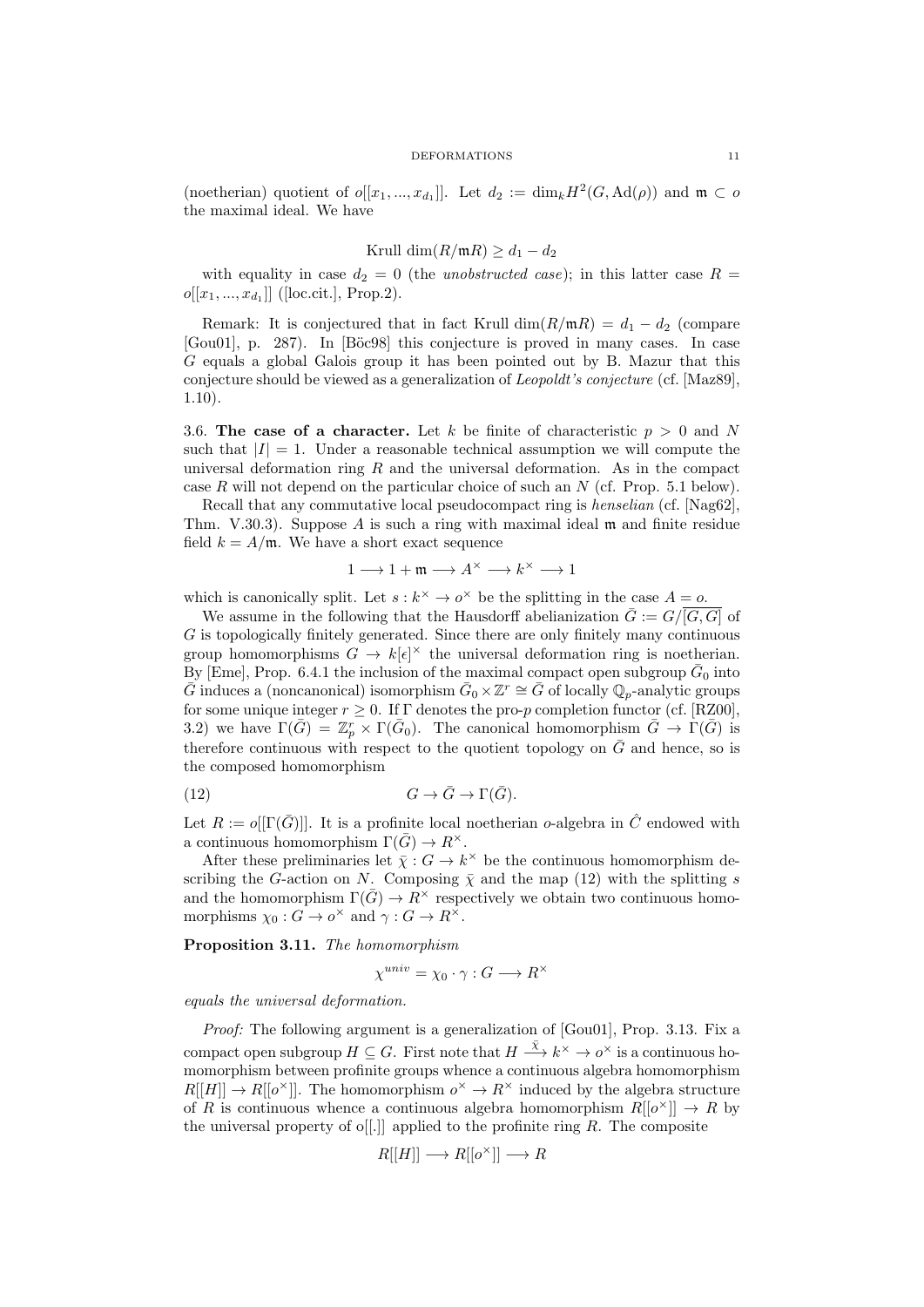#### 12 TOBIAS SCHMIDT

then coincides with  $\chi_0$  on the subring R[H]. Secondly, the continuous map  $\gamma$ restricted to H has image in  $1 + \mathfrak{m}_R \subseteq R^\times = k^\times \times (1 + \mathfrak{m}_R)$  since  $\Gamma(\bar{G})$  is a pro-p group. On the one hand, this yields a continuous algebra homomorphism

$$
R[[H]] \longrightarrow R[[1+m_R]] \longrightarrow R
$$

that coincides with  $\gamma$  on the subring  $R[H]$ . We therefore see  $\chi^{univ} \in Mod_G^{\text{pro aug}}(R)^{\text{fl}}$ . On the other hand, it shows that  $\chi^{univ}$  is a deformation of  $\bar{\chi}$ .

Now suppose  $[\chi]$  is a deformation of  $\bar{\chi}$  to a noetherian ring  $A \in \hat{C}$ . Since  $1 + m_A$ is an abelian pro-p group the continuous homomorphism  $\chi_0^{-1} \cdot \chi : G \to 1 + m_A$ factores through  $G \to \Gamma(\bar{G})$ . Indeed, it evidently factores through  $G \to \bar{G}$  inducing two continuous maps into  $1 + m_A$ : on the source  $\mathbb{Z}^r$  with the discrete topology and on the source  $\bar{G}_0$  with the induced topology as open subgroup of  $\bar{G}$ . By a straightforward argument these maps remain continuous when giving both sources the topology coming from the families of subgroups of finite  $p$ -power index. This yields the claim.

All in all we obtain a continuous map

$$
f_\chi: R = o[[\Gamma(\bar{G})]] \longrightarrow o[[1+m_A]] \longrightarrow A
$$

that specializes  $\chi^{univ}$  to  $\chi$ . It follows that  $\chi^{univ}$  is the universal deformation.  $\Box$ 

We give an example in which our hypothesis on  $\overline{G}$  is satisfied.

**Proposition 3.12.** Let  $\mathbb G$  denote a connected reductive group over  $\mathbb Q_p$  and let G denote the group of its  $\mathbb{Q}_p$ -rational points. Then  $\bar{G}$  is topologically finitely generated.

*Proof:* If Z denotes the center of G the natural homomorphism  $Z \times [G, G] \rightarrow G$ has finite kernel and cokernel. Being a torus Z is topologically finitely generated and, hence, so is  $\bar{G}$ .

Example: If  $G = GL_n(\mathbb{Q}_p)$  we have

$$
\bar{G} = G/[G, G] = \mathbb{Q}_p^{\times} = p^{\mathbb{Z}} \times U \times \mu
$$

where  $U = 1 + p^k \mathbb{Z}_p$  with  $\kappa = 2$  if  $p = 2$  and 1 otherwise and where  $\mu$  denotes the subgroup of roots of unity in  $\mathbb{Q}_p^{\times}$ . The group U is topologically isomorphic to  $\mathbb{Z}_p$ whence

$$
\Gamma(\bar{G}) = \mathbb{Z}_p \times \mathbb{Z}_p \times \mu'
$$

with  $\mu'$  the group with  $\kappa$  elements. Thus  $R = o[[x_1, x_2]] \otimes_o o[\mu']$ .

3.7. Deformation conditions. It is a formality that the usual formalism of  $de$ formation conditions works in our setting. We suppose in the following that the deformation functor  $D_N$  is representable.

Given  $A \in \hat{C}$  assume that some elements of  $D_N(A)$  have been designated to be "of type  $\mathcal{P}$ " and that this property is preserved under the base change  $D_N(\phi)$ associated to morphisms  $\phi: A \to B$  in  $\hat{C}$ . We obtain a subfunctor

 $\mathcal{D}_N \subseteq D_N$ 

by putting  $\mathcal{D}_N(A) := \{ M \in D_N(A) : M$  of type  $\mathcal{P} \}$  for  $A \in \hat{C}$ .

**Proposition 3.13.** The following conditions are necessary and sufficient for the representability of  $\mathcal{D}_N$ :

- (1)  $N \in D_N(k)$  has property  $\mathcal{P}$ .
- (2) Given a diagram  $A_1 \rightarrow A_0 \leftarrow A_2$  in C, any deformation of N to the fiber product  $A_1 \times_{A_0} A_2$  whose base changes to  $A_1$  and  $A_2$  are of type  $P$  is of type P.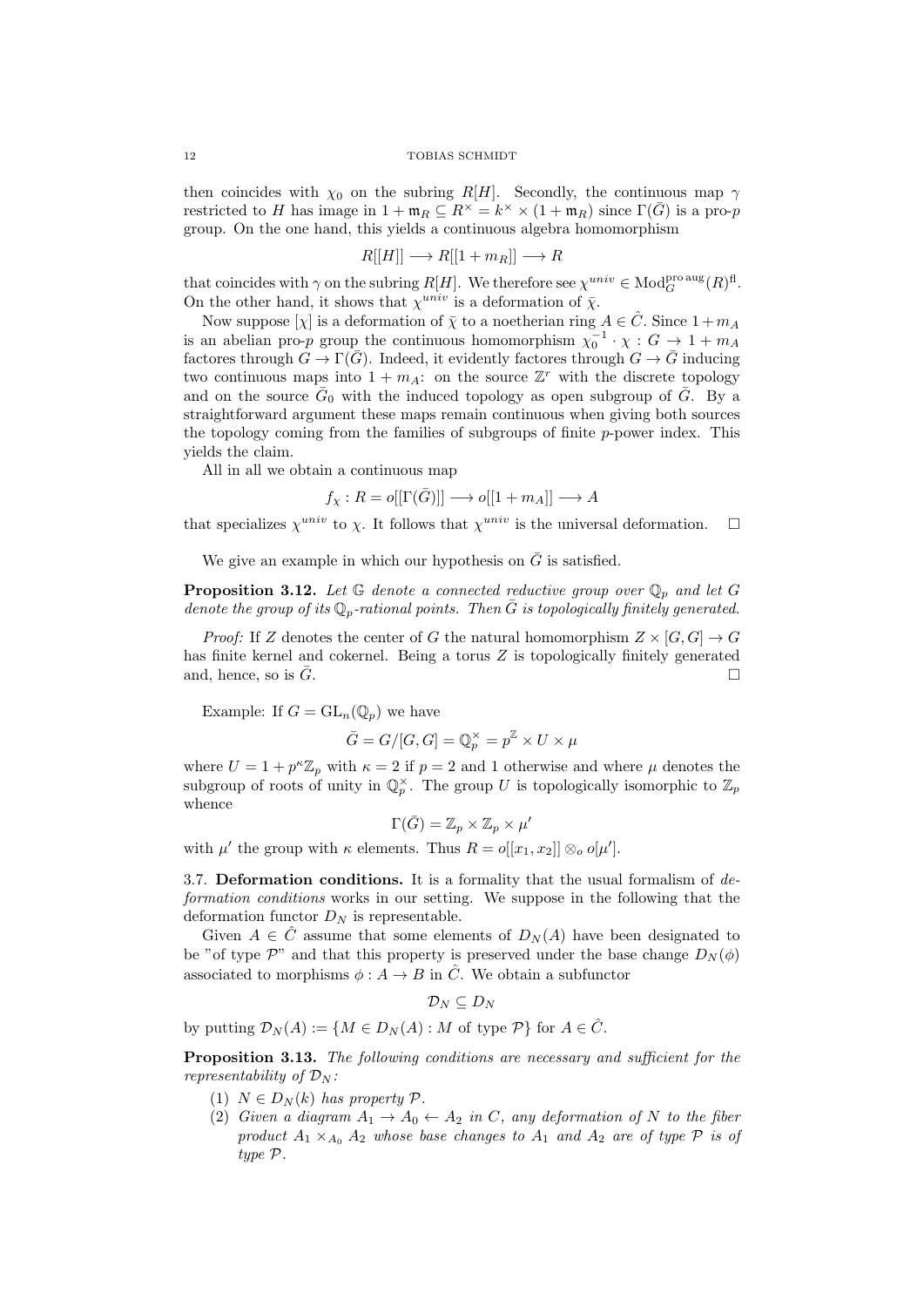(3) If  $A \in \hat{C}$  is an inverse limit of objects  $A_i$  in C and the basechange to  $A_i$  of a deformation M of N to A is of type  $P$  for each i then M is of type  $P$ .

*Proof:* Granting the representability of  $D<sub>N</sub>$  the first two conditions are tantamount to the fact that  $\mathcal{D}_N$  is left-exact and the third condition asserts that  $\mathcal{D}_N$ preserves arbitrary inverse limits. The claim is therefore a direct consequence of Thm. 3.4.

Let us give two examples of prominent deformation conditions. Write  $Z \subseteq G$ for the center of G. Let  $A \in \mathbb{C}$ . We say a deformation M of N to A has a central *character* if Z acts on M via a group homomorphism  $Z \to A^{\times}$ . If  $Z = \mathbb{Q}_p^{\times}$  so that  $p \in Z$  we say a deformation M of N to A has uniformizer acting trivially if p acts trivially on M. We denote these properties by  $\mathcal{P}_i$ ,  $i = 1, 2$  respectively.

**Proposition 3.14.** The deformation functor corresponding to  $\mathcal{P}_i$  is representable if and only if N is of type  $P_i$ .

*Proof:* We treat the case  $P_1$  of a central character. The other case is similar. By definition of the G-action  $\mathcal{P}_1$  is preserved under base change and it remains to show that property (1) implies (2)-(3) above. Let  $A_3 = A_1 \times_{A_0} A_2, M \in D_N(A_3)$ and  $\chi_i$  the central character of the base change  $M_i \in D_N(A_i)$ . By topological freeness and compatibility between base change and direct product we are reduced to  $M = A_3$ . Recalling that  $A_3$  equals the equalizer in  $A_1 \times A_2$  of the maps  $A_i \to A_0$ the character  $\chi_1 \times \chi_2 : Z \to A_1^{\times} \times A_2^{\times}$  is seen to take values in  $A_3^{\times}$ . Hence, we obtain (2) and (3) follows by a similar argument.  $\Box$ 

## 4. Proof of the main result

We fix an object  $A \in \hat{C}$  and a compact open subgroup  $H \subseteq G$ . We identify once and for all  $N \simeq k^I$  in  $\mathfrak{P}M(k)$  by means of a pseudobasis for N. As already observed the cardinality  $|I|$  of such a basis is an invariant of N. Let k be finite.

Recall the topological ring

$$
M_I(A) := \mathrm{End}_{\mathfrak{P}\mathfrak{M}(A)}(A^I)
$$

endowed with the compact-open topology. According to [Bou89], X.§3.4 Thm. 3 a jointly continuous action

$$
A[[H]] \times A^I \longrightarrow A^I
$$

is the same as a continuous A-algebra homomorphism  $A[[H]] \to M_I(A)$ . Having this in mind we follow a strategy of B. Mazur (cf. [Maz89]) to rewrite the functor  $D<sub>N</sub>$  in a more accessible way. Namely, let  $E_A$  denote the set of pseudocompact augmented G-representations on the A-module  $A<sup>I</sup>$  that lift N. It is evidently functorial in A.

Let  $GL_I(A) := M_I(A)^\times$  be the group of units in  $M_I(A)$ . By what we have just said we may think of an element of  $E_A$  as a commutative diagram

(13) 
$$
A[[H]] \xrightarrow{cont} M_I(A)
$$

$$
\subseteq \bigcap_{A[H]} \xrightarrow{\subseteq} A[G]
$$

that reduces via  $A \rightarrow k$  to the corresponding diagram for N. Note here, that the G-action on any  $M \in Mod_G^{\text{pro aug}}(A)$  is necessarily by continuous automorphisms (cf. Lem. 3.1) whence the right vertical arrow. The group  $GL_I(A)$  acts on  $M_I(A)$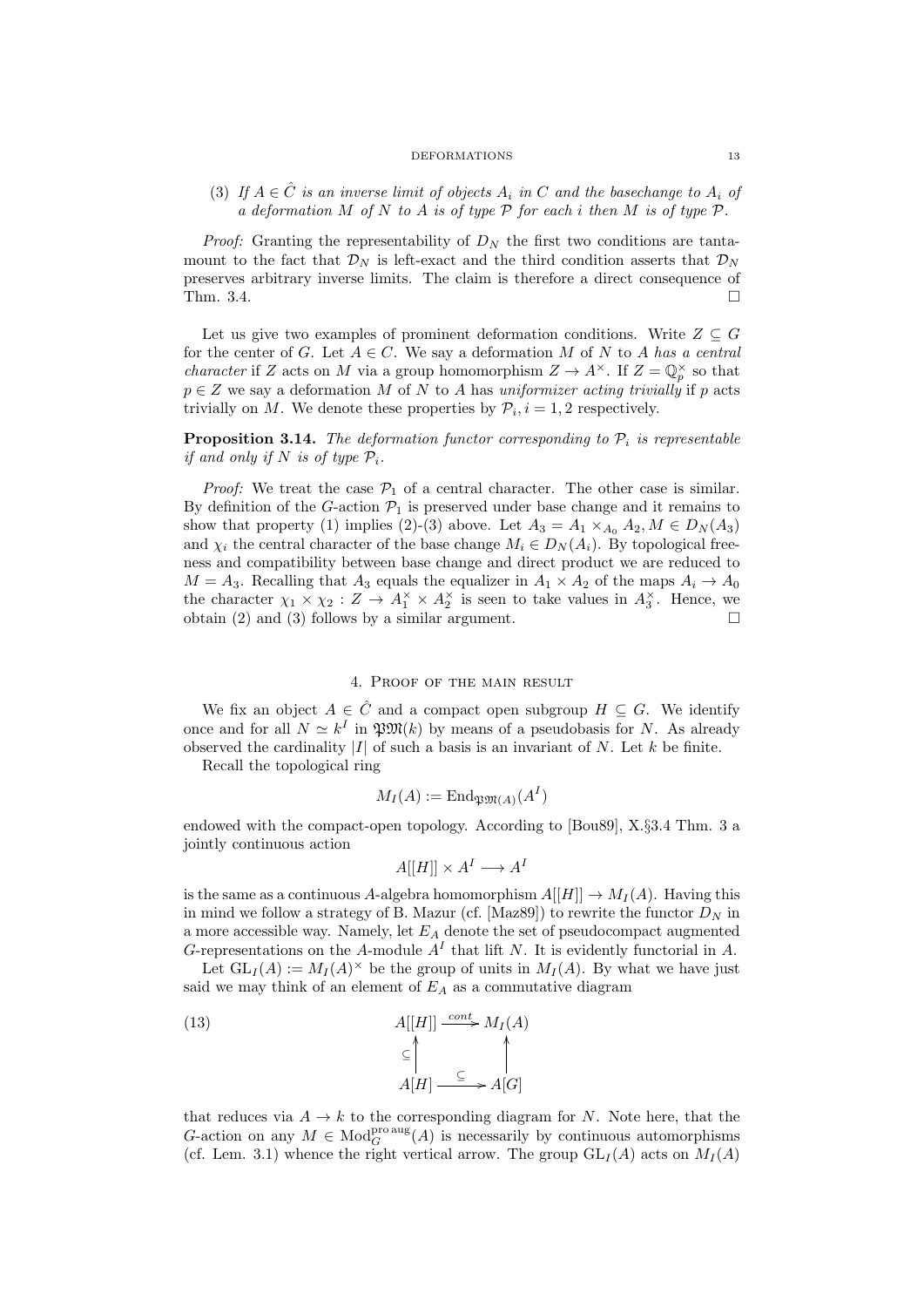from the left via conjugation. By acting on the right-upper corner of diagrams (13) this induces an action of the subgroup

$$
G_A := \ker\left(\mathrm{GL}_I(A) \to \mathrm{GL}_I(k)\right) = 1 + \prod_I \oplus_I m_A
$$

on the set  $E_A$ .

Lemma 4.1. There is a bijection

$$
E_A/G_A \xrightarrow{\cong} D_N(A)
$$

natural in A.

*Proof:* Let  $\pi : A \to k$  be the residue homomorphism. The map  $A^I \mapsto [A^I, 1 \otimes \pi^I]$ induces an injective map from  $E_A/G_A$  to  $D_N(A)$ . It is surjective by Lem. 3.6.  $\Box$ 

Let us now assume that N has only scalar endomorphisms. Let  $\bar{\rho}$  denote the corresponding element in  $E_k$ . Given  $\rho \in E_A$  write

$$
C(\rho) \subseteq M_I(A)
$$

for the A-algebra equal to the centralizer in  $M_I(A)$  of the image of  $\rho : A[G] \to$  $M_I(A)$ . Recall that a surjection  $\phi: A \to B$  in C is called a *small extension* if ker  $\phi$ equals a nonzero principal ideal which is annihilated by the maximal ideal of A. It is well-known that every surjection in C factors into a finite composite of small extensions (e.g. [Gou01], Problem 3.1).

**Lemma 4.2.** Let  $A \in C$ . One has  $C(\rho) = A$  for all  $\rho \in E_A$ .

*Proof:* If  $A \rightarrow B$  is a small extension in C with kernel generated by  $t \in A$  and  $\rho \in E_A$  then the isomorphism (2) shows that ker  $(M_I(A) \to M_I(k))$  is killed by t. Furthermore,  $C(\bar{\rho}) = k$  since N has only scalar endomorphisms. Taken these facts together the claim is a straightforward generalization of the arguments given in the proof of [Gou01], Lem. 3.8.

As a corollary the functor  $D<sub>N</sub>$  is *continuous* in the usual sense:

**Corollary 4.3.** Given  $A = \lim_{n \to \infty} A_n \in \hat{C}$  the natural map

(14) 
$$
D_N(A) \stackrel{\cong}{\longrightarrow} \varprojlim_n D_N(A_n)
$$

is a bijection.

*Proof:* By Lem. 3.3 we may assume that  $A_n$  is an artinian quotient of A so that  $A_{n+1} \to A_n$  is surjective for all n. It follows that the maps

$$
(15) \t G_{A_{n+1}} \longrightarrow G_{A_n}
$$

are surjective for all n. To check surjectivity of the map (14) let  $([M_n, \alpha_n])_n$  be an element of the projective limit. A straightforward argument, using the surjectivity of (15) shows the existence of isomorphisms  $\beta_n : M_{n+1} \otimes_{A_{n+1}} A_n \stackrel{\cong}{\longrightarrow} M_n$  compatible with the  $\alpha_n$ . Passing to the projective limit using  $\lim_{n} A_n[[H]] = A[[H]]$  (and similarly for  $A[H], A[G]$ ) yields a pseudocompact augmented G-representation on  $M := \lim_{\beta_n} M_n$ . By the lemma below M is topologically free over A and therefore the desired preimage. For the injectivity let  $M, M'$  be representatives of two classes in  $D_N(A)$  together with isomorphisms  $M_n \simeq M'_n$  for all n which are compatible with reductions. Let  $\rho, \rho'$  be the corresponding elements in  $E_A$ . A straightforward argument using the surjectivity of

$$
(16) \tC(\rho_{n+1}) \to C(\rho_n)
$$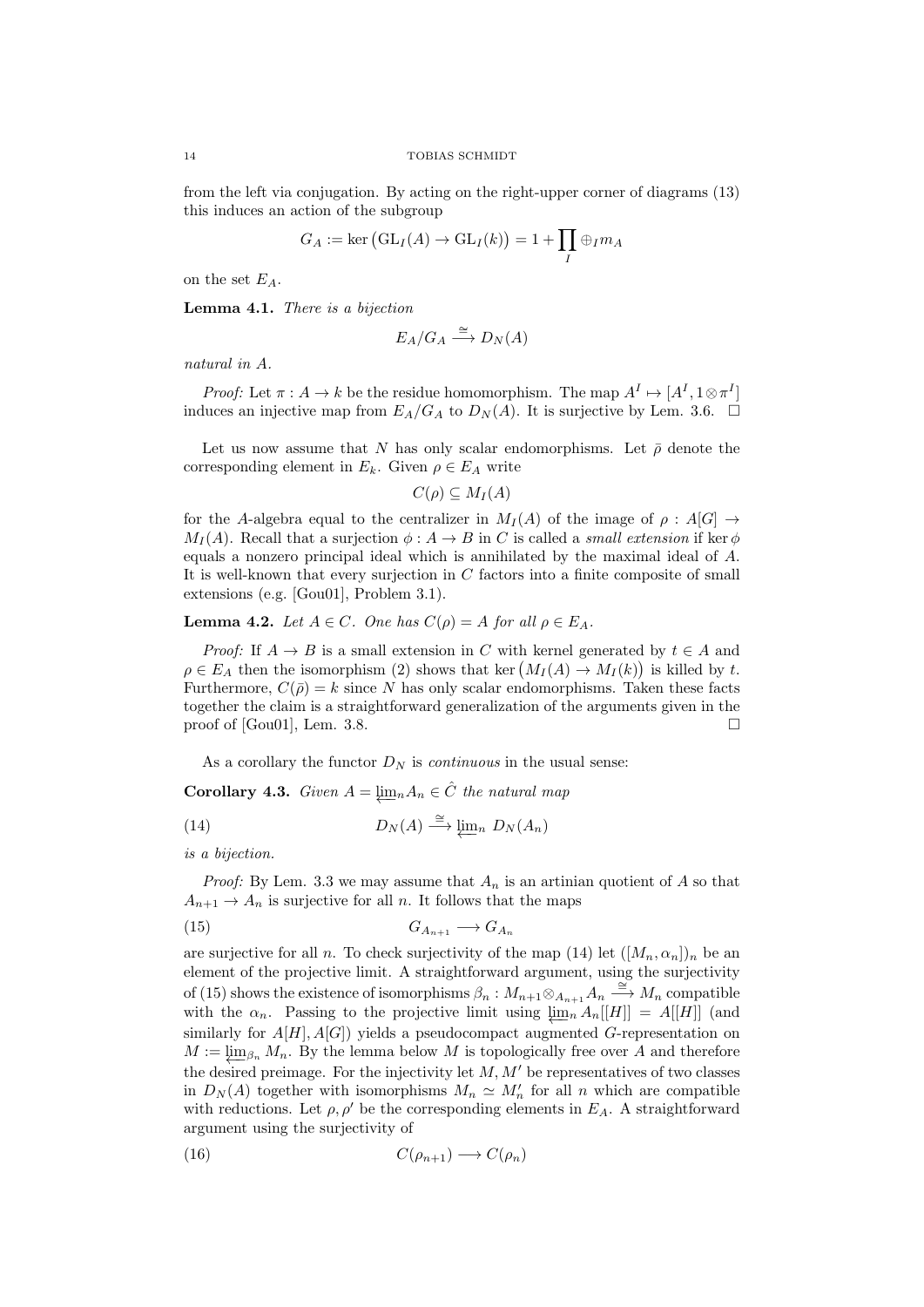(Lem. 4.2) shows that we may assume the isomorphisms  $M_n \simeq M'_n$  to be compatible with  $A_{n+1} \to A_n$ . Passage to projective limits yields an isomorphism  $M \simeq M'$ .  $\Box$ 

The following statement was used in the preceding proof.

**Lemma 4.4.** Let  $A = \lim_{n} A_n \in \hat{C}$  with  $A_n \in C$  an artinian pseudocompact quotient of A for all n. Let  $(M_n)_n$  be a projective system where each  $M_n$  is a pseudocompact topologically free  $A_n$ -module. The transition map  $M_{n+1} \to M_n$  is supposed to be continuous and compatible with  $A_{n+1} \to A_n$ . Then  $M := \lim_n M_n$ equipped with the projective limit topology is a pseudocompact topologically free  $A$ module.

*Proof:* Via the quotient map  $A \to A_n$  we may view each  $M_n$  as a pseudocompact A-module. It follows that  $M$  is a pseudocompact A-module and, according to the proof of  $[Gab70]$ , Prop. 0.3.7, that M is topologically free over A if the autofunctor  $(.) \hat{\otimes}_A M$  on  $\mathfrak{P} \mathfrak{M}(A)$  is exact. So suppose that

$$
\mathcal{E}: 0 \longrightarrow N' \longrightarrow M' \stackrel{\phi}{\longrightarrow} P' \longrightarrow 0
$$

is a short exact sequence in  $\mathfrak{P}M(A)$ . Let  $\mathfrak{m}_n$  be the kernel of  $A \to A_n$  and put  $M'_n = \overline{\mathfrak{m}_n M'}$ . Since  $\mathfrak{m}_n$  is closed it follows easily from [Gab70], 0.3.2 that  $M' =$  $\varprojlim_n M'/M'_n$ . Putting  $N'_n = N \cap M'_n$  and  $P'_n = \phi(M'_n)$  yields the exact sequence

$$
\mathcal{E}_n: 0 \longrightarrow N'/N'_n \longrightarrow M'/M'_n \stackrel{\phi}{\longrightarrow} P'/P'_n \longrightarrow 0
$$

of artinian A-modules for all n. Since  $\cap M'_n = 0$  we have  $\cap N'_n = \cap P'_n = 0$  and  $\lim_{n} \mathcal{E}_n = \mathcal{E}$  by exactness of  $\lim_{n}$  on  $\mathfrak{P}M(A)$ . Since  $\hat{\otimes}_A$  commutes with projective limits we obtain isomorphisms of topological A-modules

$$
\mathcal{E} \,\hat{\otimes}_A M \stackrel{\cong}{\longrightarrow} \varprojlim_n \, \mathcal{E}_n \,\hat{\otimes}_A M_n \stackrel{\cong}{\longrightarrow} \varprojlim_n \, \mathcal{E}_n \,\hat{\otimes}_{A_n} M_n.
$$

Since  $M_n$  is topologically free over  $A_n$  for all n the functor  $(.) \hat{\otimes}_A M$  is seen to be exact.

According to Thm. 3.4 and Cor. 4.3  $D<sub>N</sub>$  is representable if its restriction to C is left exact. Since  $D_N(k)$  is a singleton this reduces to verify that  $D_N$  respects fiber products. Let therefore

$$
A_3 = A_1 \times_{A_0} A_2
$$

be a fiber product in C. Writing  $E_i := E_{A_i}$  and  $G_i := G_{A_i}$  and invoking Lem. 4.1 we have to show that the natural map of sets

(17) 
$$
b: E_3/G_3 \to E_1/G_1 \times_{E_0/G_0} E_2/G_2
$$

is a bijection.

**Lemma 4.5.** The correspondance  $A \mapsto M_I(A)$  is a functor from C to topological rings.

*Proof:* Let us show that  $M_I(\phi)$  is continuous at zero for a morphism  $\phi: A \to B$ in C. For an open B-submodule V of  $B<sup>I</sup>$  let  $W(V) \subseteq M_I(B)$  be the subset consisting of homomorphisms with image contained in  $V$  (and similar notation for  $B$ replaced by A). Since  $B<sup>I</sup>$  is compact it suffices to see that  $M_I(\phi)^{-1}(W(V))$  is open. If U denotes the preimage in  $A^I$  of V under  $\phi^I$  then  $W(U) \subseteq M_I(\phi)^{-1}(W(V))$ . This shows that  $M_I(\phi)$  is continuous and the rest is clear.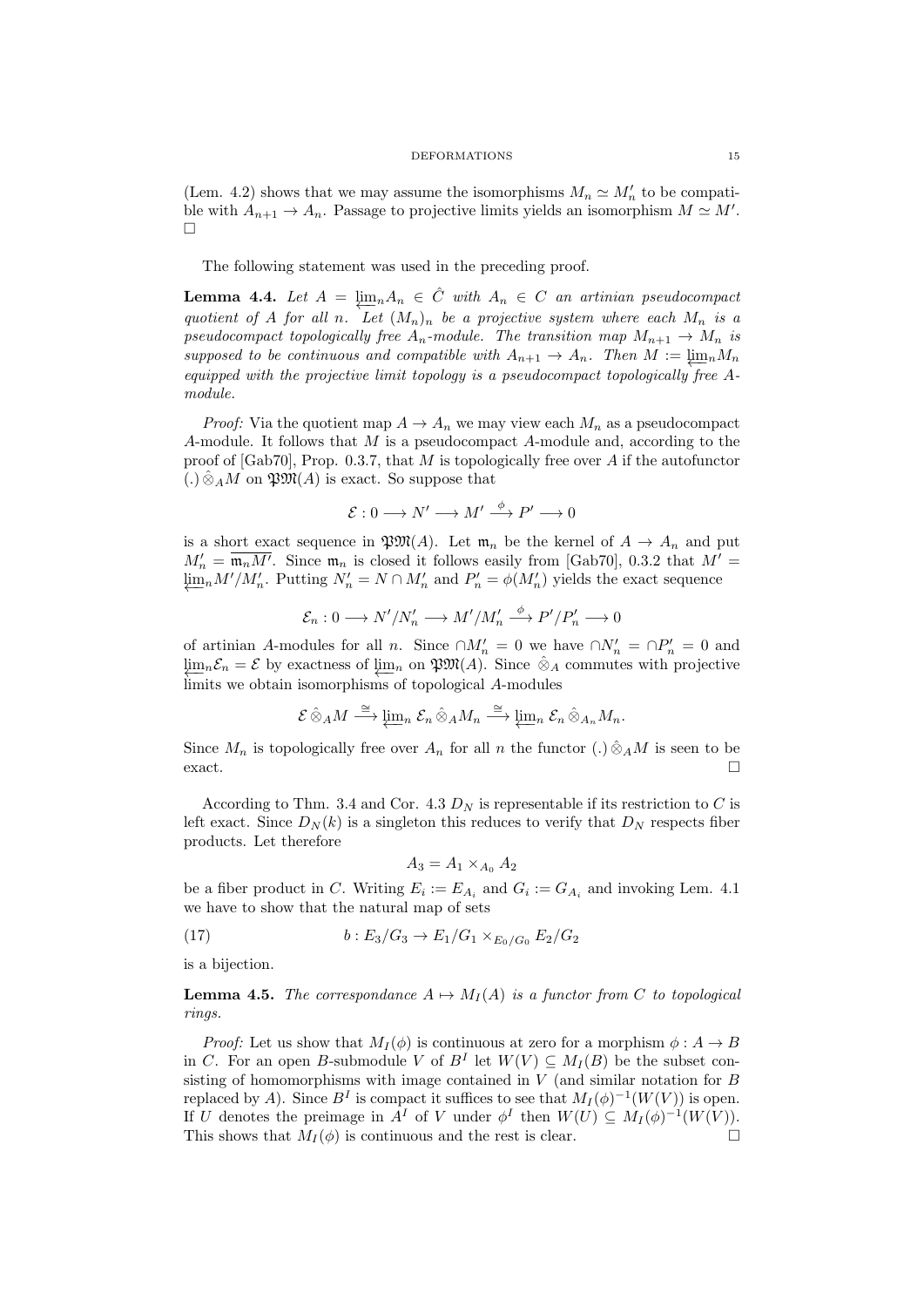Lemma 4.6. The natural map

(18) 
$$
M_I(A_3) \stackrel{\cong}{\longrightarrow} M_I(A_1) \times_{M_I(A_0)} M_I(A_2)
$$

is an isomorphism of topological rings when the target is equipped with the topology induced by the direct product topology on  $M_I(A_1) \times M_I(A_2)$ .

*Proof:* The map in question, say  $\phi$ , is certainly a continuous ring homomorphism. We have a chain of canonical isomorphisms of abstract groups

$$
M_I(A_1) \times_{M_I(A_0)} M_I(A_2) \simeq \prod_I (\oplus_I A_1) \times_{(\oplus_I A_0)} (\oplus_I A_2) \simeq \prod_I \oplus_I A_3 \simeq M_I(A_3)
$$

whence  $\phi$  is bijective. Since all spaces  $A_i^I$  are compact it follows easily from the definition of the compact-open topology that the inverse  $\phi^{-1}$  is continuous.  $\Box$ 

## Lemma 4.7. The map b is surjective.

Proof: We adapt an argument of M. Dickinson (cf. [Gou01], Appendix 1) to our situation. For this it will be convenient to think of an augmented G-representation  $\rho$  in  $E_A, A \in \mathbb{C}$  as taking values  $\rho(g)$  in infinite  $I \times I$ -matrices. We shall therefore write suggestively  $c\rho c^{-1} := c.\rho$  for  $c \in G_A$ . Let

$$
([\rho], [\sigma]) \in E_1/G_1 \times_{E_0/G_0} E_2/G_2.
$$

Let  $m_0$  be the maximal ideal of  $A_0$ . Since  $A_0$  is artinian we have  $m_0^n = 0$  for some  $n \geq 1$ . We first prove by induction on n that  $[\rho]$  and  $[\sigma]$  have representatives in  $E_1$ and  $E_2$  respectively whose images coincide in  $E_0$ .

To do this let  $\phi: A_1 \to A_0$  and  $\psi: A_2 \to A_0$  be the transition maps in the fiber product. By the induction hypothesis we may assume  $n > 1$  and that  $\phi_*(\rho) = \psi_*(\sigma)$ mod  $m_0^{n-1}$ . Here, we abbreviate  $\phi_* = E_A(\phi)$  and similarly for  $\psi$ . Pick an element  $c \in G_0$  such that  $c\phi_*(\rho)c^{-1} = \psi_*(\sigma)$  in  $E_0$ . We show that there are elements  $g \in G_1, h \in G_2$  such that  $\phi_*(g\rho g^{-1}) = \psi_*(h \sigma h^{-1})$ . This proves the claim.

Reducing c mod  $m_0^{n-1}$  centralizes the image of the reduction  $\phi_*(\rho)$  mod  $m_0^{n-1}$ and therefore (Lem. 4.2) we may assume that  $c = 1 + l$  with  $l \in \prod_I \oplus_I m_0^{n-1}$ . Since l has entries in the finite dimensional k-vector space  $m_0^{n-1}$  we may apply mutatis mutandis [Gou01], App. 1,Lem. 9.3 and arrive at

$$
l = \lambda 1 + \psi(m_2) - \phi(m_1)
$$

with a scalar  $\lambda \in m_0^{n-1}$  and  $m_i \in \prod_I \oplus_I A_i$ . From now on the claim follows formally from the computations given in the proof of [loc.cit.], App. 1, Lemma 9.5.

By what we have just shown we may now suppose that  $(\rho, \sigma) \in E_1 \times_{E_0} E_2$ . The couple gives therefore rise to a continuous homomorphism

$$
A_1[[H]] \times_{A_0[[H]]} A_2[[H]] \longrightarrow M_I(A_1) \times_{M_I(A_0)} M_I(A_2)
$$

compatible with the G-action. Composing it with the obvious continuous ring homomorphism

$$
A_3[[H]] \longrightarrow A_1[[H]] \times_{A_0[[H]]} A_2[[H]]
$$

as well as the inverse of the map (18) yields a preimage in  $E_3$ .

Let again  $A_3 = A_1 \times_{A_0} A_2$  in C. For  $\rho_i \in E_i$  write

$$
G(\rho_i) \subseteq G_i
$$

for the stabilizer of  $\rho_i$  in  $G_i$ . According to Lem. 4.2

$$
G(\rho_i) = \left(1 + \prod_I \oplus_I m_{A_i}\right) \cap C(\rho_i) = 1 + m_{A_i}.
$$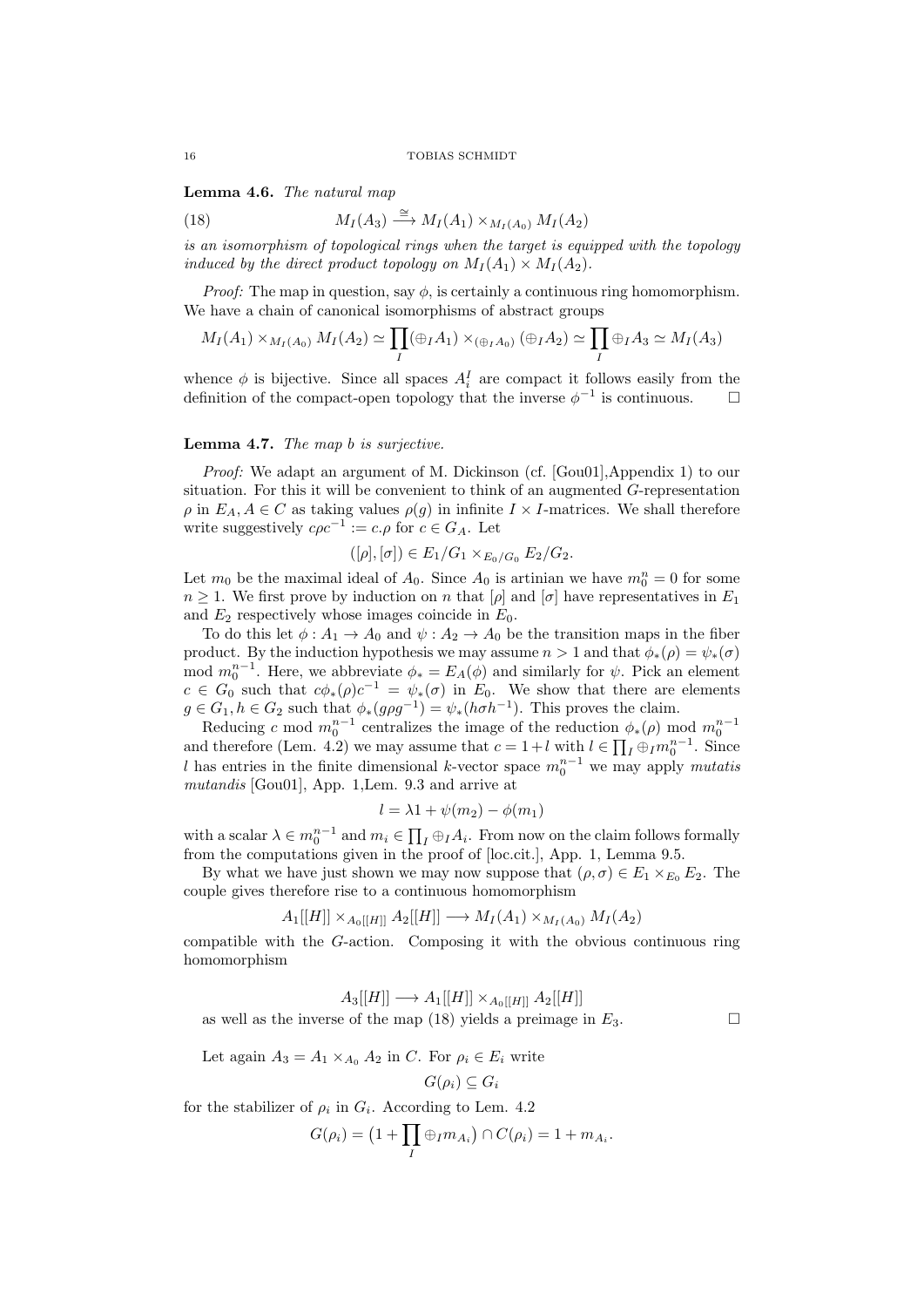Lemma 4.8. The map b is injective.

*Proof:* Assume  $b([\rho]) = b([\sigma])$  with  $[\rho], [\sigma] \in E_3/G_3$ . For  $\rho \in E_3$  write  $\rho_i$  for the image in  $E_i$  and similarly for  $\sigma \in E_3$ . Pick  $(g_1, g_2) \in G_1 \times G_2$  with  $\rho_i = g_i \sigma_i$ in  $E_i$ . The "top left entry" of the  $I \times I$ -matrix of  $g_i \in G_i = 1 + \prod_I \oplus_I m_{A_i}$  lies in  $1 + m_{A_i} \subseteq A_i^{\times}$ . Multiplying by a scalar we may therefore assume this entry is equal to one. Let  $\bar{g}_i$  denote the image of  $g_i$  in  $G_0$ . Since  $\rho_0 = \sigma_0$  we have  $\bar{g}_2^{-1}\bar{g}_1 \in G(\rho_0) = 1 + m_{A_0}$ . Comparing top left entries we see that  $\bar{g}_1 = \bar{g}_2$  whence  $(g_1, g_2) \in G_1 \times_{G_0} G_2 = G_3$ . This element conjugates  $\sigma$  to  $\rho$  whence  $[\rho] = [\sigma]$ .

This completes the proof of Thm. 3.8.

## 5. FUNCTORIALITY

This section briefly illustrates that the usual functorial properties of the universal deformation ring  $R = R(G, o, N)$  hold in our setting. Granting the universal property of R this is almost a formality.

5.1. Morphisms. Let I be any set and consider the functor  $A \mapsto M_I(A)$  from  $\hat{C}$  to topological  $M_I(o)$ -algebras. Suppose  $N \in Mod_G^{\text{pro aus}}(k)$  with a pseudobasis indexed by I. Fix an isomorphism  $N \simeq k<sup>I</sup>$ . Given any morphism of functors

$$
\delta: M_I \longrightarrow M_J
$$

we may compose the diagram for N

$$
k[[H]] \xrightarrow{cont} M_I(k)
$$
  
\n
$$
\subseteq \bigcap_{k[H]} \qquad \subseteq \qquad k[G]
$$

in the obvious way with  $\delta(k)$  and obtain an element  $N' \in Mod_G^{\text{pro aus}}(k)$ . Evidently  $N'$  has a pseudobasis indexed by J which is why we refer to this procedure as *change of range* for N. We denote by  $\text{Mod}_{G,0}^{\text{pro aus}}(k)$  the category consisting of the same objects as  $\text{Mod}_G^{\text{pro aug}}(k)$  but with the following morphisms. Given  $N, N' \in$  $\text{Mod}_G^{\text{pro aus}}(k)$  there is a morphism  $N \to N'$  if and only if N' arises from N via change of range. In this situation a morphism

$$
(G,o,N)\longrightarrow (G^{\prime},o^{\prime},N^{\prime})
$$

consists by definition of

- (a) a morphism  $\varphi: G' \to G$  of locally  $\mathbb{Q}_p$ -analytic groups (*change of group*),
- (b) a local homomorphism  $\iota : o \to o'$  of commutative complete local noetherian rings making  $o'$  a pseudocompact  $o$ -algebra (*change of base*),
	-
- (c) a morphism  $N \to N'$  in  $\text{Mod}_{G,0}^{\text{pro aus}}(k)$  (*change of range*).

The effect of such a morphism  $(G, o, N) \to (G', o', N')$  on universal deformation rings is in complete analogy to the compact case (cf. [Maz89], 1.3) which is why we omit the details here.

Remark: To show the limits of this analogy let  $k$  be finite and consider the Pontryagin duality  $Mod_G^{\text{pro\,aug}}(k) \simeq Mod_G^{\text{sm}}(k)$ . The left hand side inherits a duality coming from the smooth contragredient. Due to the asymmetry of  $M_I(.)$  $\prod_I \oplus_I (.)$  with respect to "rows and columns" N there does not seem to be a naive duality relating the universal deformation rings of  $N$  and its dual (comp. [Maz89], 1.3 (a.2)). For similar reasons there is no naive "determinant" morphism (comp. [ $loc.$ cit.],  $1.3$   $(a.3)$ ].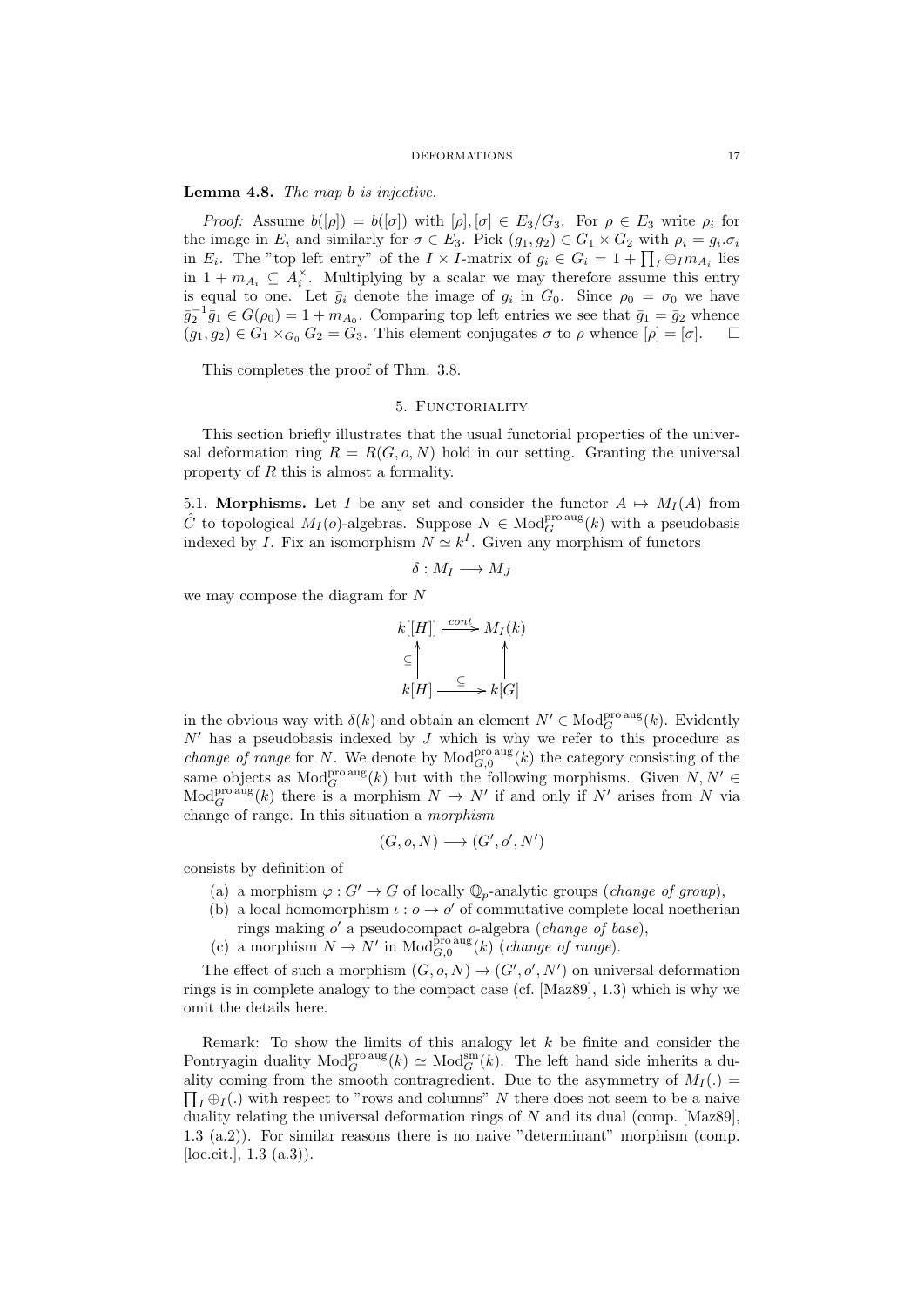5.2. **Tensor product.** We explain the effect of the tensor product on  $\text{Mod}_{G}^{\text{pro aug}}(k)$ on universal deformation rings. Again, this is in analogy to loc.cit. but since we will deduce the important proposition 5.1 from it we give some details. Let  $N, N' \in \text{Mod}_G^{\text{pro aug}}(k)$  and  $N'' := N \hat{\otimes}_k N' \in \text{Mod}_G^{\text{pro aug}}(k)$ . Given  $A, A' \in \hat{C}$ with maximal ideals  $m$  and  $m'$  respectively the results of sect. 2 show that for any  $A, A' \in \hat{C}$  the o-algebra  $A'' := A \hat{\otimes}_o A'$  lies again in  $\hat{C}$  (and has maximal ideal  $\mathfrak{m}'' = \mathfrak{m} \hat{\otimes} A' + A \hat{\otimes} \mathfrak{m}'$ . Given  $[M, \alpha]$  and  $[M', \alpha]$  in  $D_N(A)$  and  $D_{N'}(A')$ respectively the compatibility of  $\hat{\otimes}$  with direct products shows that

$$
M'':=M\,\hat\otimes_o M'\in\mathop{\rm Mod}\nolimits_G^{\rm pro\,aug}(A'')^{\rm fl}
$$

and

$$
M''/\overline{\mathfrak{m}''M''}\stackrel{\cong}{\longrightarrow} M/\overline{\mathfrak{m} M}\mathbin{\hat\otimes_o} M'/\overline{\mathfrak{m}' M'}\stackrel{\cong}{\longrightarrow} N''
$$

where the first isomorphism is canonical and the second induced by  $\alpha \otimes \alpha'$ . Hence,  $[M'', \alpha \otimes \alpha'] \in D_{A''}(N'')$  whence a morphism of functors  $D_N \times D_{N'} \to D_{N''}$ . If all functors involved are representable the usual Yoneda lemma yields a homomorphism

$$
h(N, N'): R'' \longrightarrow R \hat{\otimes}_{o} R'
$$

in  $\hat{C}$  such that the system  $(N, N') \mapsto h(N, N')$  satisfies the usual commutativity and associativity relations. Now let N, N' and N'' be as above but fix  $[M, \alpha] \in D_N(o)$ . We obtain a homomorphism (*contraction with a lifting*)

$$
R'' \stackrel{h(N,N')}{\longrightarrow} R \hat{\otimes}_o R' \stackrel{M}{\longrightarrow} R'
$$

satisfying the usual commutativity relations (loc.cit.). It follows formally from these relations that if  $|I| = 1$  (so that the G-action on N is given by a character) this homomorphism is always an isomorphism in  $\hat{C}$  (the *twisting morphism* by M) and satisfies the evident homomorphic property in the variable M.

As we have observed before there is a canonical splitting  $s : k^{\times} \to o^{\times}$  in case k is finite. Granting the discussion above the following proposition follows therefore as in loc.cit.

**Proposition 5.1.** Let k be finite and suppose  $D_N$  is representable. The universal deformation ring  $R(G, o, N)$  depends on N only up to twisting by characters.

## 6. Applications to p-adic Banach space representations

6.1. Unitary Deformations. We keep the above notations but assume that  $o$ equals the ring of integers in a finite extension K of  $\mathbb{Q}_p$ . In particular, k is finite of characteristic  $p > 0$ . Let  $\varpi$  be a uniformizer for o. Recall that a *Banach space* representation of  $G$  over  $K$  is a  $K$ -Banach space  $V$  together with a linear  $G$ -action such that the map

$$
G\times V\longrightarrow V
$$

giving the action is continuous (cf.  $ST02$ ). Together with continuous  $G$ -equivariant K-linear maps these objects form a category  $\text{Ban}_G(K)$ . We denote by  $\text{Ban}_G(K)^{\leq 1}$ the category consisting of K-Banach spaces  $(V, ||.||)$  such that  $||V|| \subseteq |K|$  endowed with a continuous G-action such that  $||.||$  is G-invariant (i.e.  $||qv|| = ||v||$  for all  $g \in G, v \in V$ ). We let morphisms be G-equivariant norm-decreasing K-linear maps. Elements  $(V, ||.||) \in \text{Ban}_G(K)^{\leq 1}$  will be called *unitary* representations.

**Lemma 6.1.** Suppose V is a K-Banach space representation of G with a  $G$ invariant norm defining the topology. Then there is an equivalent norm  $||.||$  on V which is G-invariant and such that  $||V|| \subseteq |K|$ .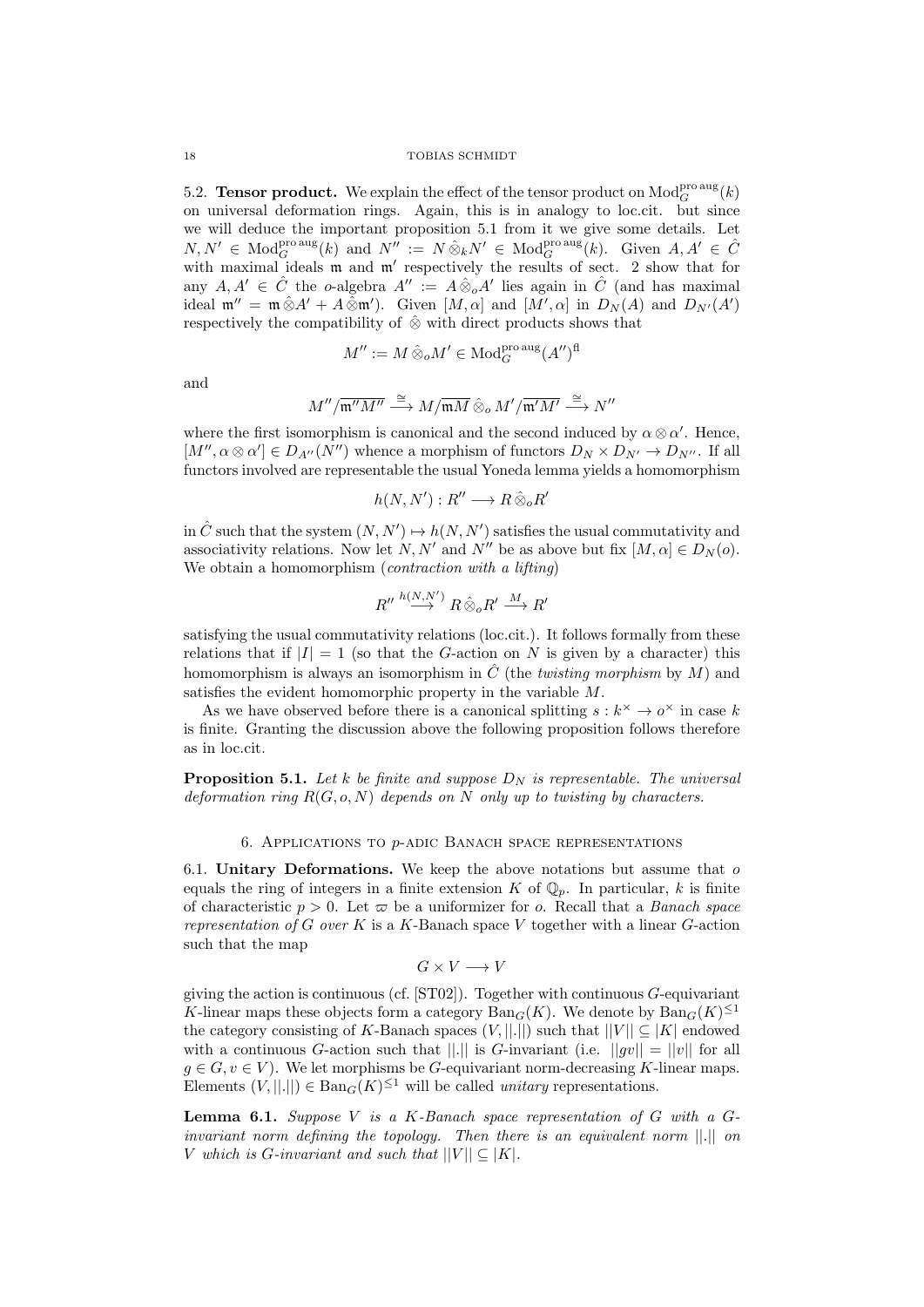*Proof:* If  $\vert\vert.\vert\vert'$  denotes the G-invariant norm on V we put

$$
||v|| := \inf\{r \in K : r \ge ||v||'\}
$$

for  $v \in V$ . Then ||.|| is equivalent to ||.||' and G-invariant.

Remark: It follows from this lemma that the full subcategory of  $\text{Ban}_{G}(K)$  consisting of elements  $V$  that admit a  $G$ -invariant norm is equivalent to the isogeny category of  $\text{Ban}_G(K)^{\leq 1}$ .

After these preliminaries consider an element  $(V, ||.||) \in \text{Ban}_G(K)^{\leq 1}$ . The unit ball  $V^0 := \{v \in V : ||v|| \leq 1\}$  evidently inherits a G-action and

$$
\bar{V} := V^0/\varpi V^0
$$

defines a smooth  $G$ -representation over  $k$ . We obtain in this way a functor

$$
Ban_G(K)^{\leq 1} \longrightarrow \mathrm{Mod}_G^{\mathrm{sm}}(k).
$$

If  $\overline{V}$  is admissible smooth  $(V, ||.||)$  is called *admissible*.

**Theorem 6.2.** Let  $\rho$  be a smooth G-representation over k which admits only scalar endomorphisms (e.g admissible and absolutely irreducible). Let  $N = \rho^{\vee}$ . There is a canonical and natural bijection between the o-valued points of  $R(G, o, N)$  and the set of isomorphism classes of unitary G-Banach space representations V over K such that  $\bar{V} \simeq \rho$ .

*Proof:* Pick a compact open subgroup  $H \subseteq G$ . Given  $V \in \text{Ban}_H(K)^{\leq 1}$  we may equip the o-module  $V^d := \text{Hom}_o(V^0, o)$  with the topology of pointwise convergence and the contragredient  $H$ -action. The  $H$ -equivariant version of the discussion in [ST02], (proof of) Thm. 1.2 shows that  $V \mapsto V^d$  establishes an equivalence of categories

$$
(.)^d: \mathrm{Ban}_{H}(K)^{\leq 1} \stackrel{\cong}{\longrightarrow} \mathfrak{P}\mathfrak{M}(o[[H]])^{\mathrm{fl}}.
$$

It is evidently compatible with the restriction functors relative to a compact open subgroup  $H' \subseteq H$ . Taking into account the G-action it therefore restricts to an equivalence

$$
(.)^d : \operatorname{Ban}_G(K)^{\leq 1} \stackrel{\cong}{\longrightarrow} \operatorname{Mod}_G^{\operatorname{pro\,aug}}(o)^{\operatorname{fl}}
$$

on the faithfully embedded subcategory  $\text{Ban}_G(K)^{\leq 1}$ . We may now form a diagram of functors

(19) 
$$
\text{Ban}_{G}(K)^{\leq 1} \xrightarrow[(-)]]{\sim} \text{Mod}_{G}^{\text{pro aug}}(o)^{\text{fl}}
$$

$$
\sqrt[V \mapsto \bar{V}]\n\qquad \qquad \sqrt{\pi^{*}}\n\qquad \qquad \text{Mod}_{G}^{\text{sm}}(k)
$$

where the right perpendicular arrow refers to the base change relative to the residue map  $\pi$ :  $o \rightarrow k$  and the lower horizontal arrow equals Pontryagin duality. A straightforward equivariant version of [Pas10], Lem. 5.4 proves the diagram to be commutative. It follows that the functor  $(.)^d$  induces a natural and canonical bijection between the set of isomorphism classes in  $\text{Ban}_G(K)^{\leq 1}$  of  $(V, ||.||)$  with  $\bar{V} \simeq \rho$  and  $D_N(o)$ .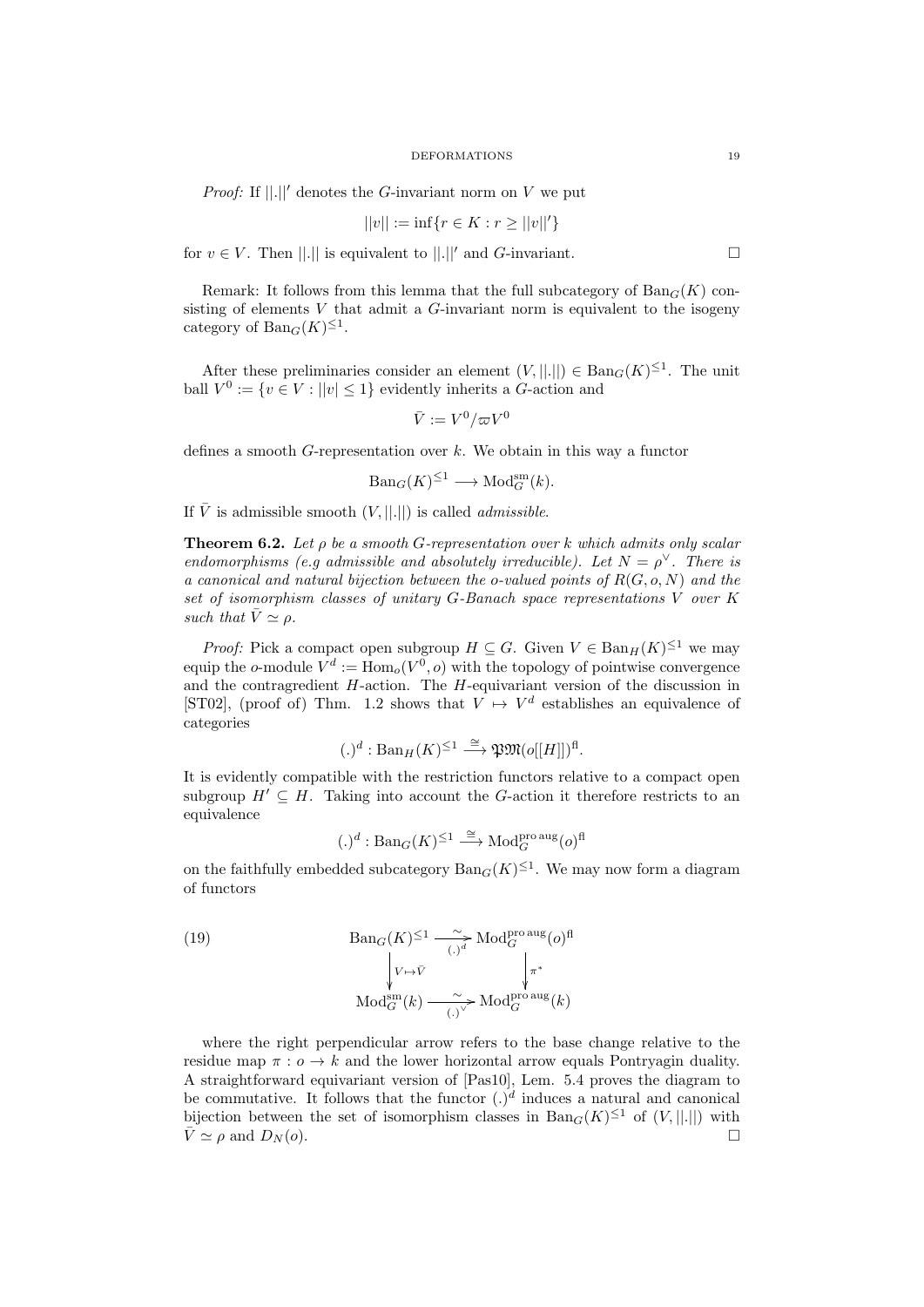## 20 TOBIAS SCHMIDT

6.2. Principal series representations of  $GL_2(\mathbb{Q}_p)$ . To illustrate the above methods we let  $G = GL_2(\mathbb{Q}_p)$  and compute the fibers of the reduction map in principal series representations. Besides deformation theory our computations strongly rely on results of M. Emerton concerning the functor of ordinary parts (cf. [Eme10a], [Eme10b]). To start with let P and  $\overline{P}$  be the Borel subgroup of G consisting of upper triangular and lower triangular matrices respectively. Given two smooth characters  $\chi_i: \mathbb{Q}_p^{\times} \longrightarrow A^{\times}, i = 1, 2$  for  $A \in C$  we view  $\chi = \chi_1 \otimes \chi_2$  as a smooth character of the diagonal torus  $T$  in  $G$  in the obvious way. Define

$$
\text{Ind}_{\overline{P}}^G(\chi) = \{ f : G \to A | f \text{ locally constant}, f(\overline{p}g) = \chi(\overline{p})f(g), p \in \overline{P}, g \in G \}
$$

with G-action by right translations. It is a smooth admissible G-representation over A in the sense of [Eme10a], Def. 2.2.5. Finally, let  $\epsilon(a) = a|a| \in \mathbb{Z}_p^{\times}$  for all  $a \in \mathbb{Q}_p^{\times}$  and write  $\bar{\epsilon}$  for the induced smooth character  $\mathbb{Q}_p^{\times} \to k^{\times}$ .

If  $V^0$  denotes the unit ball of an element  $(V, ||.||)$  in  $\text{Ban}_G(K)^{\leq 1}$  we write  $V_n :=$  $V^0/\varpi^n V^0$  and  $o_n := o/\varpi^n o$  for all n.

**Lemma 6.3.** The  $o_n$ -module  $V_n$  is faithful for all n.

*Proof:* By the same argument as in case  $n = 1$  the diagram (19) remains commutative when we replace k by  $o_n$ ,  $\varpi$  by  $\varpi^n$  and restrict to topologically free  $o_n$ -modules in the lower right corner. But then  $(V_n)^\vee$  is topologically free and therefore  $V_n$  is faithful.

After these preliminaries let us fix smooth characters  $\overline{\chi}_i : \mathbb{Q}_p^{\times} \longrightarrow k^{\times}, i = 1, 2$ for which  $\bar{\chi}_1 \bar{\chi}_2^{-1} \neq 1, \bar{\epsilon}$ . The G-representation  $\text{Ind}_{\overline{P}}^G(\bar{\chi})$  is then admissible and absolutely irreducible (cf. [BL94]). In particular, it admits only scalar endomorphisms (cf. Lem. 3.10). Suppose our chosen Banach space representation  $V$  satisfies

$$
\bar{V} = V^0 / \varpi V^0 \simeq \text{Ind}_{\overline{P}}^G(\bar{\chi}).
$$

**Lemma 6.4.** Let  $n \geq 1$  and suppose there is an isomorphism  $V_n \stackrel{\cong}{\longrightarrow} \text{Ind}_{\overline{P}}^G(\overline{\chi}^n)$ P with some smooth  $o_n^{\times}$ -valued character  $\overline{\chi}^{(n)} = \chi_1^{(n)} \otimes \chi_2^{(n)}$ . Then there is a smooth  $o_{n+1}^{\times}$ -valued character  $\overline{\chi}^{(n+1)} = \chi_1^{(n+1)} \otimes \chi_2^{(n+1)}$  and a commutative diagram of smooth G-representations

$$
V_{n+1} \xrightarrow[\varphi_{n+1}]{} \text{Ind}_{P}^{G}(\overline{\chi}^{n+1})
$$

$$
\downarrow \text{mod } \varpi^{n} \qquad \downarrow \text{mod } \varpi^{n}
$$

$$
V_{n} \xrightarrow[\varphi_{n}]{} \text{Ind}_{P}^{G}(\overline{\chi}^{n}).
$$

Proof: Granting the above lemma this is a straightforward generalization of [Eme10b], Prop. 4.1.5.

On the other hand, given a continuous character  $\chi : T \to o^{\times}$ , we may define

<sup>c</sup>
$$
\text{Ind}_{\overline{P}}^G(\chi) = \{f : G \to K | f \text{ continuous}, f(\overline{p}g) = \chi(\overline{p})f(g), p \in \overline{P}, g \in G\}
$$

with  $G$  acting by right translations. Equipped with the supremum norm taken over the compact space  $\overline{P}\backslash G$  it constitutes an admissible unitary G-Banach space representation over K, the so-called ordinary continuous principal series. Its irreducibility properties are well-known (cf. [Eme06], Prop. 5.3.4). The reduction mod  $\varpi$  of its unit ball is of the form  $\text{Ind}_{\bar{P}}^G(\bar{\chi})$ . Recall that  $\kappa = 2$  if  $p = 2$  and 1 else. Let  $\mu'$  denote the group with  $\kappa$  elements.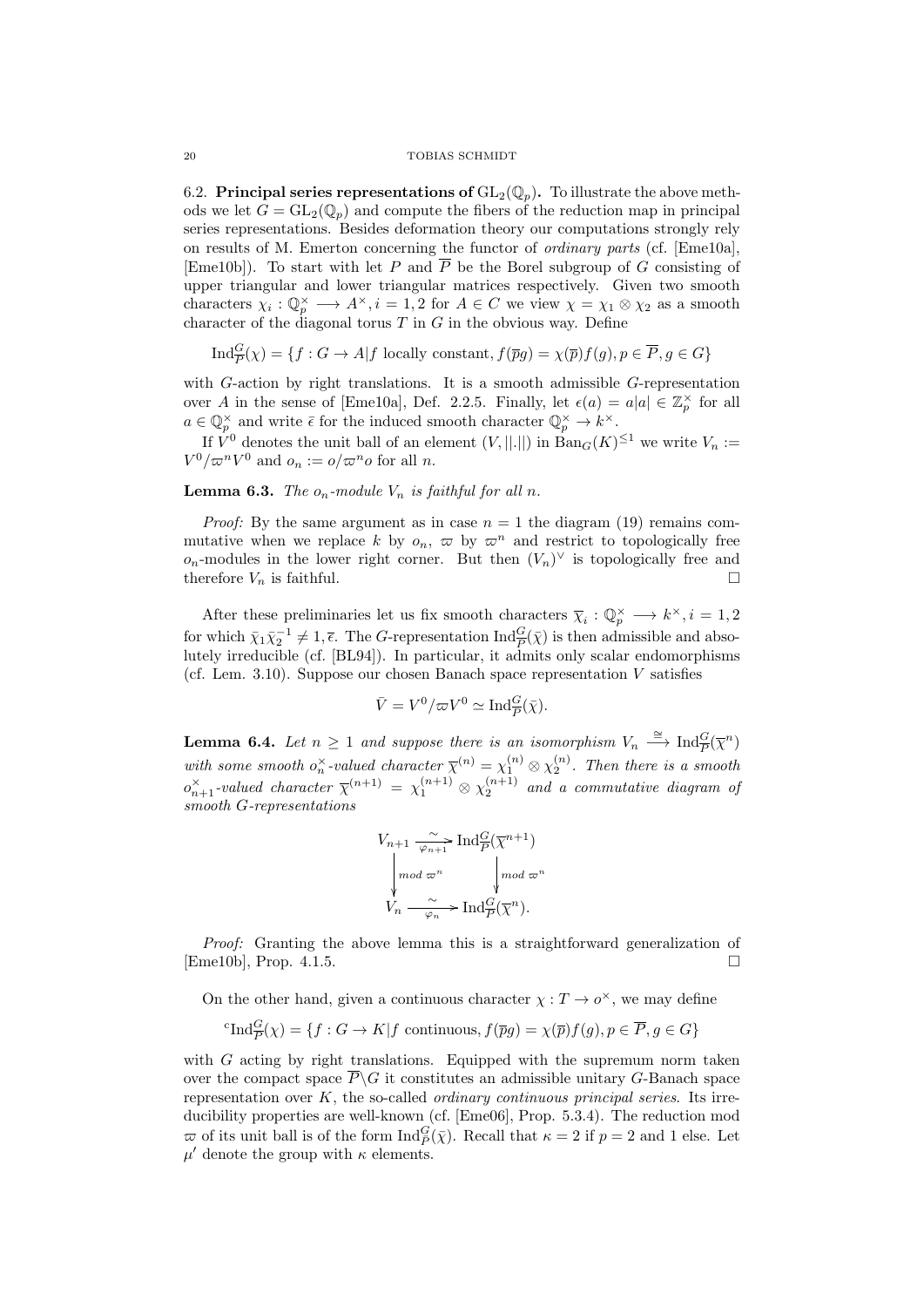**Theorem 6.5.** If  $V \in \text{Ban}_G(K)^{\leq 1}$  such that  $\overline{V} \simeq \text{Ind}_{\overline{P}}^G(\overline{\chi})$  then  $V = {}^c \text{Ind}_{\overline{P}}^G(\chi)$  with a lift  $\chi$  of  $\overline{\chi}$  to  $o^{\times}$ . The isomorphism classes of such  $\overline{V}$  are therefore in bijection to the product of four copies of the maximal ideal  $(\varpi)$  with two copies of  $\mu'$ .

Proof: The above lemma together with [Eme10a], Lem. 4.1.1 implies that the injective map

$$
\chi \mapsto {}^{\mathrm{c}} {\mathrm{Ind}}_{\overline{P}}^G(\chi)
$$

from unitary lifts of  $\bar{\chi}$  to unitary lifts of  $\bar{V}$  is surjective. Using the above theorem it remains to compute  $D_N(o)$  where  $N = \overline{\chi}^{\vee} = \overline{\chi}^{-1}$ . But the example after Cor. 3.12 shows that

$$
R(T, o, N) = o[[x_1, x_2, x_3, x_4]] \otimes_o o[\mu' \times \mu'].
$$

Remark: Let  $H^{\bullet} \text{Ord}_P$  denote the  $\delta$ -functor associated to the functor of ordinary parts  $\text{Ord}_P$  relative to P. The proof of Lem. 6.4 relies on the fact that

$$
H^1 \text{Ord}_P(\text{Ind}_{\overline{P}}^G(\overline{\chi})) \simeq \overline{\chi}_2 \overline{\epsilon}^{-1} \otimes \overline{\chi}_1 \overline{\epsilon}
$$

as smooth T-representations (cf. [Eme10b], Thm. 4.1.3 (1)). A generalization of the above corollary to other groups than  $GL_2(\mathbb{Q}_p)$  is therefore related to a better understanding of (higher) ordinary parts.

## **REFERENCES**

[BL94] L. Barthel and R. Livné, Irreducible modular representations of GL<sub>2</sub> of a local field, Duke Math. J. 75 (1994), no. 2, 261–292. [Böc98] G. Böckle, The generic fiber of the universal deformation space associated to a tame galois representation, Manuscripta Math. 96 (1998), 231–246. [Bou89] Nicolas Bourbaki, General topology. Chapters 5–10, Elements of Mathematics (Berlin), Springer-Verlag, Berlin, 1989, Translated from the French, Reprint of the 1966 edition. [Bre] C. Breuil, Representations of Galois and of GL<sup>2</sup> in characteristic p, Graduate course at Columbia University (fall 2007). Available at: http://www.ihes.fr/∼breuil/PUBLICATIONS/New-York.pdf. [Bru66] Armand Brumer, Pseudocompact algebras, profinite groups and class formations, J. Algebra 4 (1966), 442–470. [Col10] P. Colmez, Représentations de  $GL_2(Q_p)$  et  $(\phi, \Gamma)$ -modules, Astérisque (2010), no. 330, 281–509. MR 2642409 [DdSMS99] J. D. Dixon, M. P. F. du Sautoy, A. Mann, and D. Segal, Analytic pro-p groups, second ed., Cambridge Studies in Advanced Mathematics, vol. 61, Cambridge University Press, Cambridge, 1999. [Eme] M. Emerton, Locally analytic vectors in representations of locally p-adic analytic groups, Preprint. To appear in: Memoirs of the AMS. [Eme06] , A local-global compatibility conjecture in the p-adic Langlands programme for  $GL_{2/\mathbb{Q}}$ , Pure Appl. Math. Q. 2 (2006), no. 2, part 2, 279–393. [Eme10a]  $\quad \quad \_ \quad$ , Ordinary parts of admissible representations of p-adic reductive groups I. Definitions and first properties, Astérisque 331 (2010), 335-381. [Eme10b] , Ordinary parts of admissible representations of p-adic reductive groups II.Derived functors, Astérisque 331 (2010). [Gab62] P. Gabriel, *Des Catégories Abeliénnes*, Bull. Soc. Math. France 90 (1962), 323–448. [Gab70] , Étude infinitésimale des schémas en groupes. In: Schémas en groupes I, Exp. VIIB, Lect. Notes Math., vol. 151, Springer, Berlin-Heidelberg-New York, 1970. [Gou01] Fernando Q. Gouvêa, *Deformations of Galois representations*, Arithmetic algebraic geometry (Park City, UT, 1999), IAS/Park City Math. Ser., vol. 9, Amer. Math. Soc., Providence, RI, 2001, Appendix 1 by Mark Dickinson, Appendix 2 by Tom Weston and Appendix 3 by Matthew Emerton, pp. 233–406. [Gro] A. Grothendieck, Technique de descente et théorèmes d'existence en géométrie algébrique. II. Le théorème d'existence en théorie formelle des modules, Séminaire Bourbaki, Vol. 5, Soc. Math. France, Paris, pp. Exp. No. 195, 369–390.